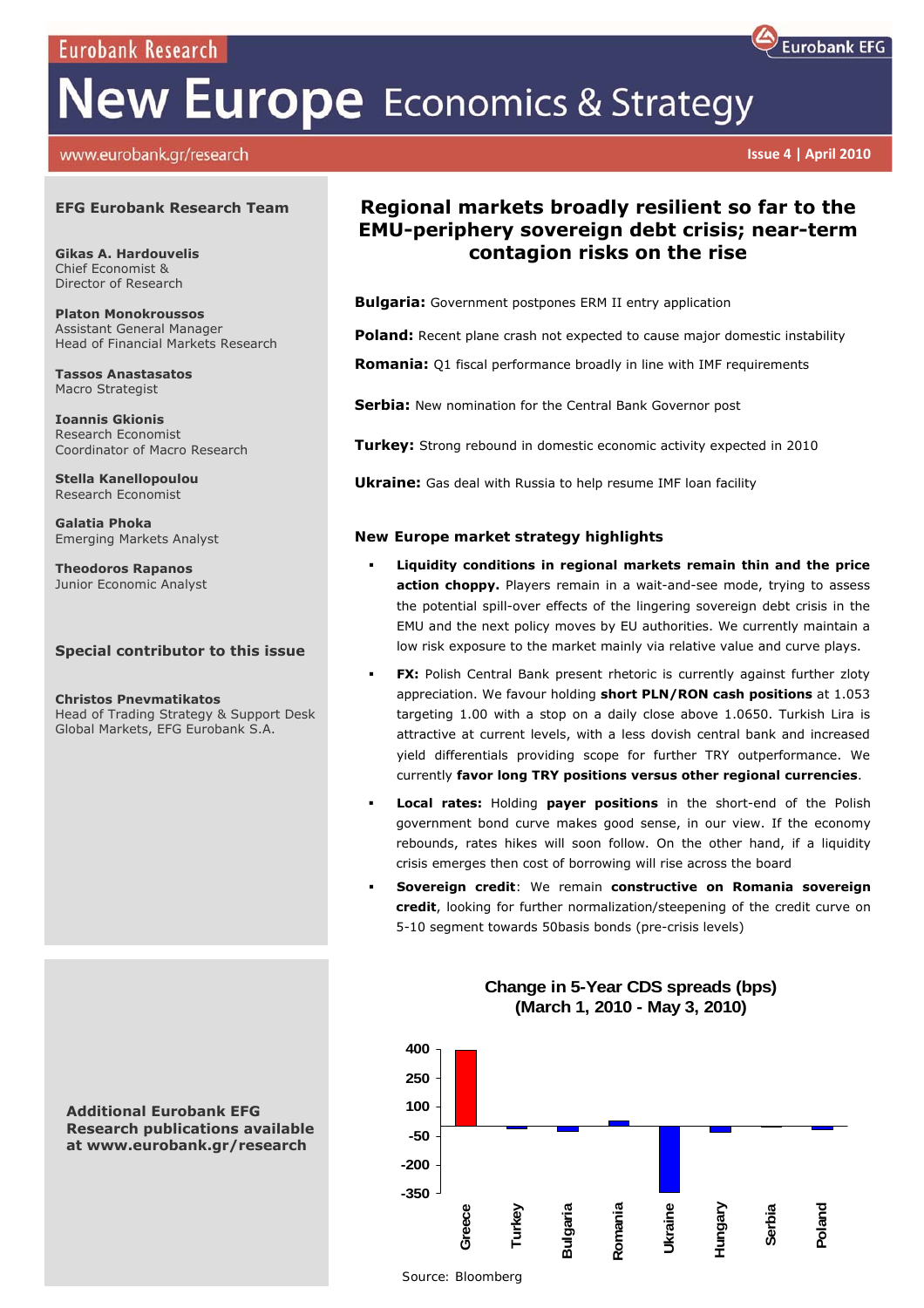## **Table of Contents**

| Introductory Comment3                                    |
|----------------------------------------------------------|
| Eurobank EFG Research Forecasts4                         |
|                                                          |
| II. New Europe Markets<br><b>Outlook &amp; Strategy7</b> |

## **III. New Europe - Country Analysis**

| а. | <b>Bulgaria: Government postpones</b><br>once again ERM II application 8                                  |
|----|-----------------------------------------------------------------------------------------------------------|
|    | <b>b.</b> Poland: Recent unfortunate plane<br>crash not expected to cause major<br>domestic instability11 |
|    | c. Romania: Q1 fiscal performance<br>in line with IMF requirements  14                                    |
|    | d. Serbia: New nomination for the<br>Central Bank Governor post 18                                        |
|    | e. Turkey: Strong rebound in domestic<br>economic activity expected in 201022                             |

**f. Ukraine:** *Gas deal with Russia to help resume (and extend) existing IMF loan facility*.... .................... . **25**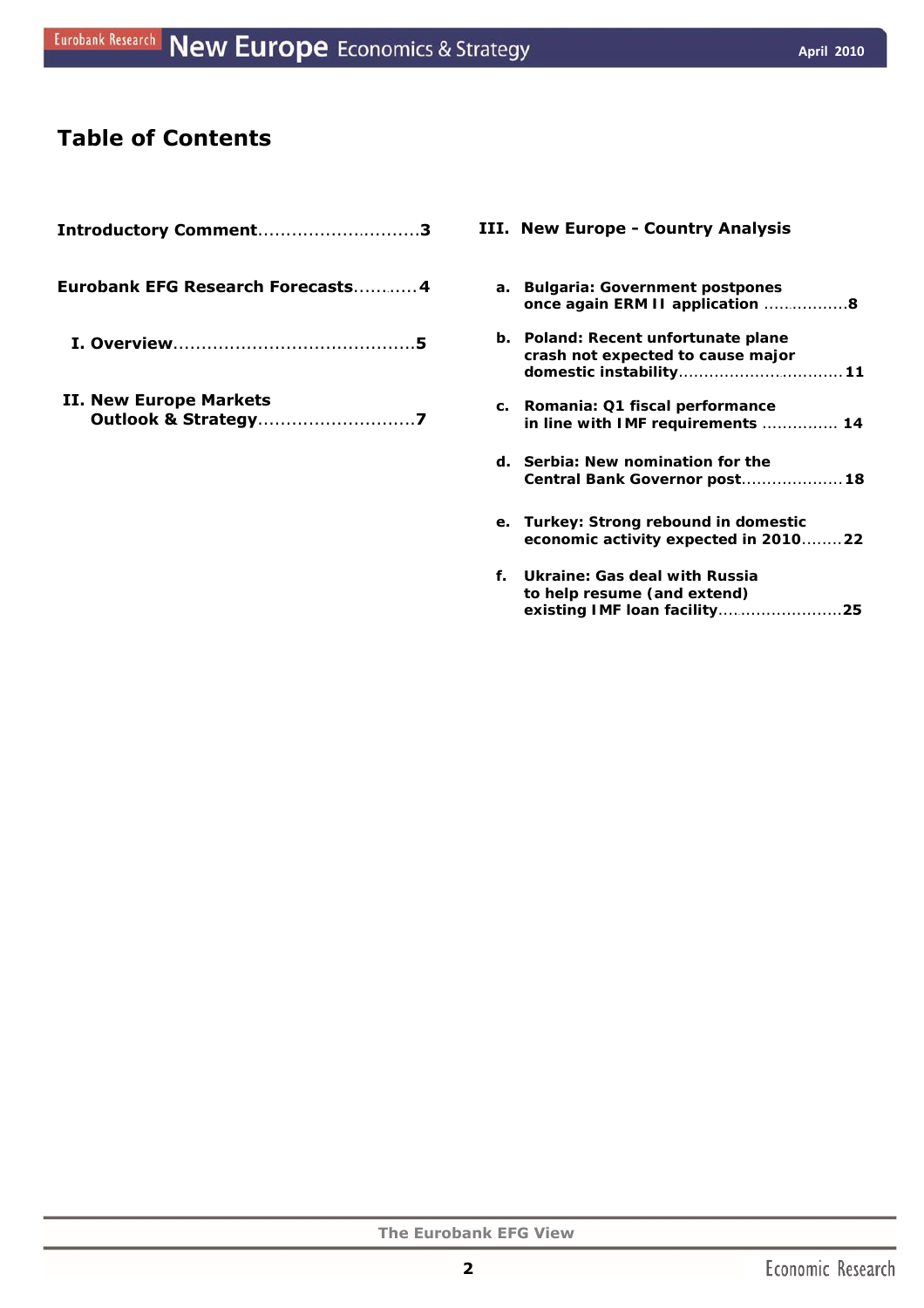## **Introductory Comment**

#### Dear reader,

Financial markets in New Europe have come under some pressure in recent weeks but spill-over effects from the rapidly expanding euro area debt crisis have been broadly contained. Currently, equity markets in the region stand not far off their recent multi-year highs, local rate markets remain well supported and external debt spreads remain very tight by historical standards. This resilience can be attributed to a number of factors:

- a) The majority of economies in New Europe feature relatively low public-debt burdens and broadly sustainable fiscal positions.
- b) The recent large recession in the region has facilitated the partial absorption of past severe macro imbalances, which had earlier taken the form of wide trade deficits and bubbly housing markets.
- c) Economic conditions in New Europe are now improving faster than previously expected, with high-frequency indicators and survey data suggesting that the worst of the downturn is already behind us.
- d) A number of economies in the region remain cushioned under international financial aid umbrellas, signed long before the Greek debt crisis erupted.
- e) The world economic outlook and investor risk appetite continue to improve.
- f) There is still ample liquidity internationally with major central banks, including the Fed and the ECB, remaining biased to maintain it for a ''considerable'' period of time.

We continue to expect most economies in New Europe to record positive, yet below potential, GDP growth in 2010. The economic recovery remains primarily driven by inventories and exports, thanks to improving conditions in major trading partners. On a less positive note, domestic demand dynamics remain weak as unemployment continues on a rising path, credit growth is still anemic and disposable incomes are constrained by low wage growth and higher oil and food prices. Turkey and, to a lesser extent, Poland are expected to outperform other economies in New Europe in terms of GDP growth this year. This is due to their relatively low levels of private-sector leverage as well as a number of other cyclical and structural influences.

On the monetary policy front, most central banks in the region have already completed, or are close to conclude, their monetary-easing cycles. We continue to expect ca 150bps of cumulate interest rate hikes by the Central Bank of Turkey in Q4, with increasing signs of worsening domestic inflation dynamics already raising market worries over the risk that central bank may eventually be left ''behind the curve''. In Poland, the sudden deaths of President Lech Kaczynski, Central Bank Governor Slawomyr Skrzypek and a number of other key policy makers in a plane crash in early April has had a limited impact, thus far, on domestic markets. In our view, the unfortunate incident is not expected to seriously alter the political landscape nor bring about significant changes in NBP's monetary policy stance. On the latter, financial markets currently discount some 25-50bps of rate hikes form the National Bank of Poland by the end of this year. We believe that such expectations may prove overly aggressive. Indeed, if the NBP embarks on a monetary tightening cycle well ahead of the ECB *(now expected to tighten policy not earlier than in H2 2011),* widening interest rate differentials may risk an excessive appreciation of the Polish currency, with negative implications on competitiveness and exports. Elsewhere, we continue to see further room for monetary policy easing, specifically in Hungary and Serbia, and to a lesser extent, in Romania.

Lingering headwinds to the global recovery theme and persisting sovereign credit concerns are likely to remain in the spotlight in the near term, putting a lid on regional asset markets. Yet, from a longer-term perspective, we remain positive on the region as the recent recession helped absorb a great deal of past macro imbalances and as macroeconomic fundamentals continue to improve.

Prof. Gikas A. Hardouvelis *Chief Economist & Director of Research*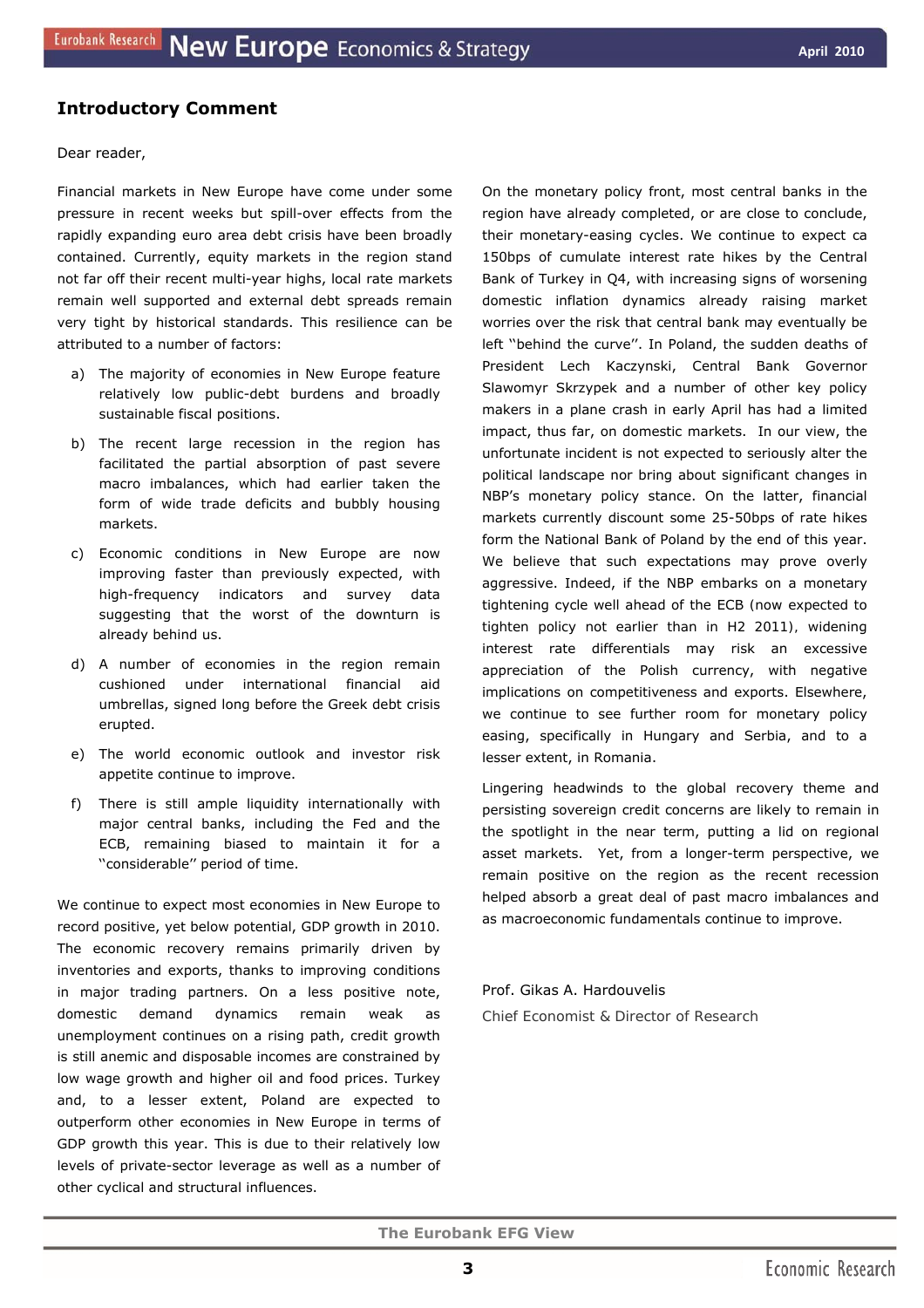| Summary of key macroeconomic indicators |  |
|-----------------------------------------|--|
| Realizations and forecasts              |  |

|                   | <b>GDP</b><br>real $(yoy)$ |         | <b>Consumer Prices</b><br>annual average) |      |        | <b>Current Account</b><br>(%GDP) |         |        |        |
|-------------------|----------------------------|---------|-------------------------------------------|------|--------|----------------------------------|---------|--------|--------|
|                   | 2008                       | 2009    | 2010f                                     | 2008 | 2009   | 2010f                            | 2008    | 2009   | 2010f  |
| <b>Bulgaria</b>   | 6.0                        | $-5.0$  | $-0.3$                                    | 12.0 | 2.5    | 2.0                              | $-25.4$ | $-9.4$ | $-6.0$ |
| <b>Poland</b>     | 5.0                        | 1.8     | 2.7                                       | 4.2  | 3.5    | 2.5                              | $-5.1$  | $-2.0$ | $-3.0$ |
| Romania           | 7.1                        | $-7.1$  | 1.0                                       | 7.9  | 5.6    | 3.6                              | $-11.6$ | $-4.4$ | $-5.5$ |
| <b>Serbia</b>     | 5.5                        | $-3.0$  | 1.5                                       | 12.5 | 8.2    | 5.0                              | $-17.1$ | $-5.8$ | $-8.5$ |
| <b>Turkey</b>     | 0.7                        | $-4.7$  | 5.0                                       | 10.4 | 6.3    | 9.4                              | $-5.7$  | $-2.2$ | $-3.5$ |
| <b>Ukraine</b>    | 2.3                        | $-15.1$ | 2.0                                       | 25.3 | 16.0   | 12.0                             | $-7.0$  | $-1.7$ | $-1.8$ |
| <b>New Europe</b> | 3.2                        | $-4.6$  | 3.2                                       | 10.7 | 6.8    | 6.8                              | $-7.5$  | $-2.7$ | $-3.7$ |
| Euro area         | 0.6                        | $-4.1$  | 1.1                                       | 3.3  | 0.3    | 1.3                              | $-1.1$  | $-0.4$ | 0.5    |
| <b>USA</b>        | 0.4                        | $-2.4$  | 3.0                                       | 3.8  | $-0.4$ | 2.3                              | $-4.9$  | $-2.9$ | $-3.0$ |

Source: National statistics, IMF, EC, Eurobank Research forecasts

## **Foreign exchange and policy interest rates**  Realizations and forecasts

|                 |               | <b>FX Rates</b><br><b>Interest Rates</b> |       |        |       |                       |       |  |
|-----------------|---------------|------------------------------------------|-------|--------|-------|-----------------------|-------|--|
| eop             |               | 2008                                     | 2009  | 2010f  | 2008  | 2009                  | 2010f |  |
| <b>Bulgaria</b> | <b>vs EUR</b> | 1.96                                     | 1.96  | 1.96   |       | <b>Currency Board</b> |       |  |
| Poland          | <b>vs EUR</b> | 4.15                                     | 4.10  | 3.80   | 5.00  | 3.50                  | 3.75  |  |
| Romania         | <b>vs EUR</b> | 4.03                                     | 4.23  | 4.10   | 10.25 | 8.00                  | 6.50  |  |
| <b>Serbia</b>   | <b>vs EUR</b> | 89.79                                    | 96.23 | 105.00 | 17.75 | 9.50                  | 7.50  |  |
| <b>Turkey</b>   | vs USD        | 1.54                                     | 1.50  | 1.50   | 15.00 | 6.50                  | 8.00  |  |
| <b>Ukraine</b>  | vs USD        | 8.05                                     | 8.05  | 8.70   | 12.00 | 10.25                 | 10.25 |  |
| Euro area       | vs USD        | 1.40                                     | 1.43  | 1.24   | 2.50  | 1.00                  | 1.00  |  |
| <b>USA</b>      | <b>vs EUR</b> | 0.71                                     | 0.70  | 0.81   | 0.125 | 0.125                 | 0.75  |  |

Source: National statistics, IMF, EC, Eurobank Research forecasts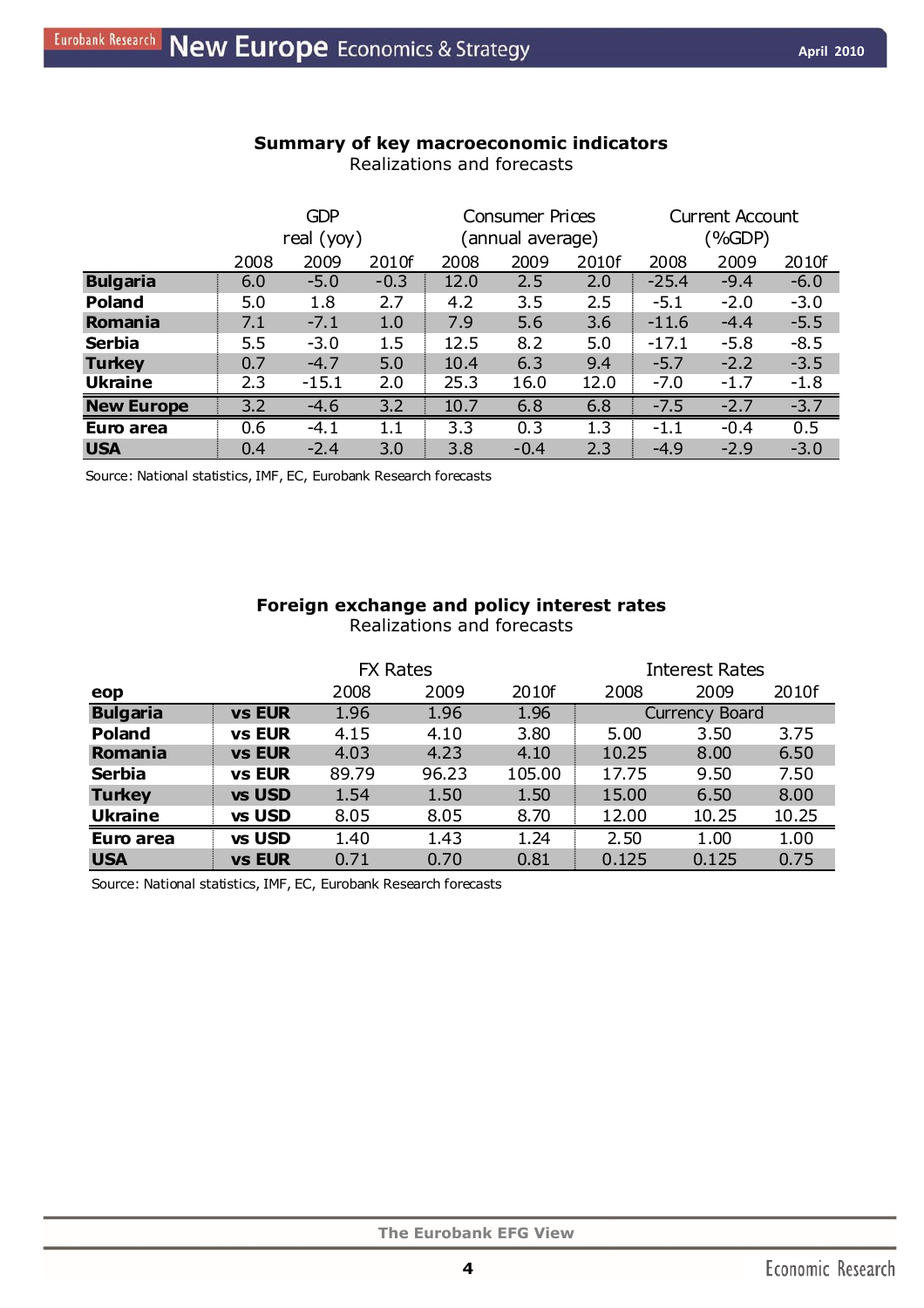## **I. Overview**

#### **Regional emerging markets broadly resilient so far to the sovereign debt crisis in the euro area**

New Europe markets have so far exhibited remarkable resilience to the sovereign debt crisis in the euro area. Contrary to past incidences of generalized risk aversion that triggered significant capital outflows from emerging markets, downside pressures have so far been relatively limited. To be more precise, regional financial markets have suffered some modest losses in recent weeks, arguably related to the latest dramatic developments in the Greek debt saga. Yet, compared to past crises, one can fairly argue that so far New Europe emerging economies escaped relatively unscathed. One of the main reasons for this resilience is that a number of economies in the region are currently cushioned under international financial aid umbrellas, signed long before the eruption of the Greek crisis. Furthermore, relatively low levels of public debt, broadly sustainable fiscal positions and convergence prospects continue to render these markets relatively appealing to long-term investors.

## **Equity markets in the region remain close to recent multi-year peaks**

Stock markets in New Europe, which were particularly hit in 2009, continued to outperform their main European peers in recent weeks, on improving economic recovery prospects in the region. The Emerging and Eastern Europe MSCI subindices each stood some 6% higher year-to-April 30, posting gains of 65-70% on an annual basis and outpacing a respective 34.2% yoy rise in the MSCI World index.

#### **Local rates markets remain well supported**

Government bond prices in most regional markets remain well supported, with respective yields hovering near recent multiyear lows, as output gaps remain negative and inflation pressures continue to be subdued. In Hungary, the yield of the 3-year benchmark bond touched in late April record lows below 5.50%, with the country's central bank remaining among the few in the region expected to cut policy rates further in the period ahead. In a similar vein, the 3-year and 10-year Romanian benchmarks was trading near multi-year lows of ca 7.60% at the time of writing, comparing to doubledigit peaks around 18.50% recorded in late 2008/early 2009. That said, expectations for further near-term monetary policy easing in both Romania and Hungary have been scaled back somewhat lately, amid regional currency depreciation worries due to sovereign debt crisis in the euro area. On the flipside, the current market consensus is for some 50bps of cumulative rate hikes by the Polish central bank by the end of 2010. This is mainly on the view that the rebound in the domestic economy is gaining traction. Nevertheless, with domestic inflation pressures remaining subdued *(March's CPI at 2.6%* 

*yoy vs. NBP's 2.5% inflation-target midpoint),* and the ECB now seen unlikely to hike its key policy rate this year, we believe that expectations for higher policy rates by the NBP before the end the year may prove overly aggressive. In the domestic rates market, the yields of the 2-year and 10-year bond benchmarks stood at the time of writing near 4.60% and 5.62% or ca 60bps and 70bps lower from highs reached earlier this year. Turkey's central bank is also among the ones seen embarking on a monetary tightening cycle in the second half of the year, amid market concerns that it may already have fallen ''behind the curve''. Such concerns have lately conspired with a deteriorating inflation outlook to push the yield of the November 16, 2011 benchmark bond to above 9.00% levels, or ca 100bps higher relative to lows hit in late 2009 (by the previous May 11, 2011 benchmark).

## **Depreciation pressures on regional FX lately, but most currencies remain close to year-to-date highs**

Regional currencies in New Europe have been under pressure since late March on intensifying concerns over Greece's fiscal position and the stability of the euro area. Yet, most currencies remain not far off their highs touched in late March, on expectations that the region's economies will fare better than their Western European counterparts. As a result, the market presently expects a number of central banks in the region to incept monetary policy tightening well ahead of most central banks in major economies (including the ECB). The Polish zloty remains the major outperformer in the region year-to-date, having recorded a 16-month highs near 3.8205/€ in early April, prompting the NBP to intervene in the FX market to stop the currency from appreciating further. The demise of President, Lech Kaczynski, Central Bank Governor, Slawomyr Skrzypek, and a number of other key policy makers in early April has thus far had a limited impact on domestic markets. In our view, the unfortunate incident is not expected to seriously alter the political landscape nor bring about significant changes in NBP's monetary policy stance. Elsewhere, Romania's leu currently hovers not far off a 14 month peak of 4.0466/EUR touched on March 24, amid waning political risk and the recent resumption of the EUR 20bn IMF Stand-By loan Arrangement. On the flipside, the Serbian dinar remains under significant pressure since late 2009, currently hovering near record highs just above 100 touched in March amid growing fiscal-related concerns, increased demand for hard currency due to higher energy imports and corporate demand to service cross-border credits. The Turkish lira, which has earlier been a laggard in the region -- due to heightened worries over the CBRT risking to fall ''behind the curve'' and increased domestic political noise -- has lately recuperated some of its loses to touch 1.4650 3-month lows in late April.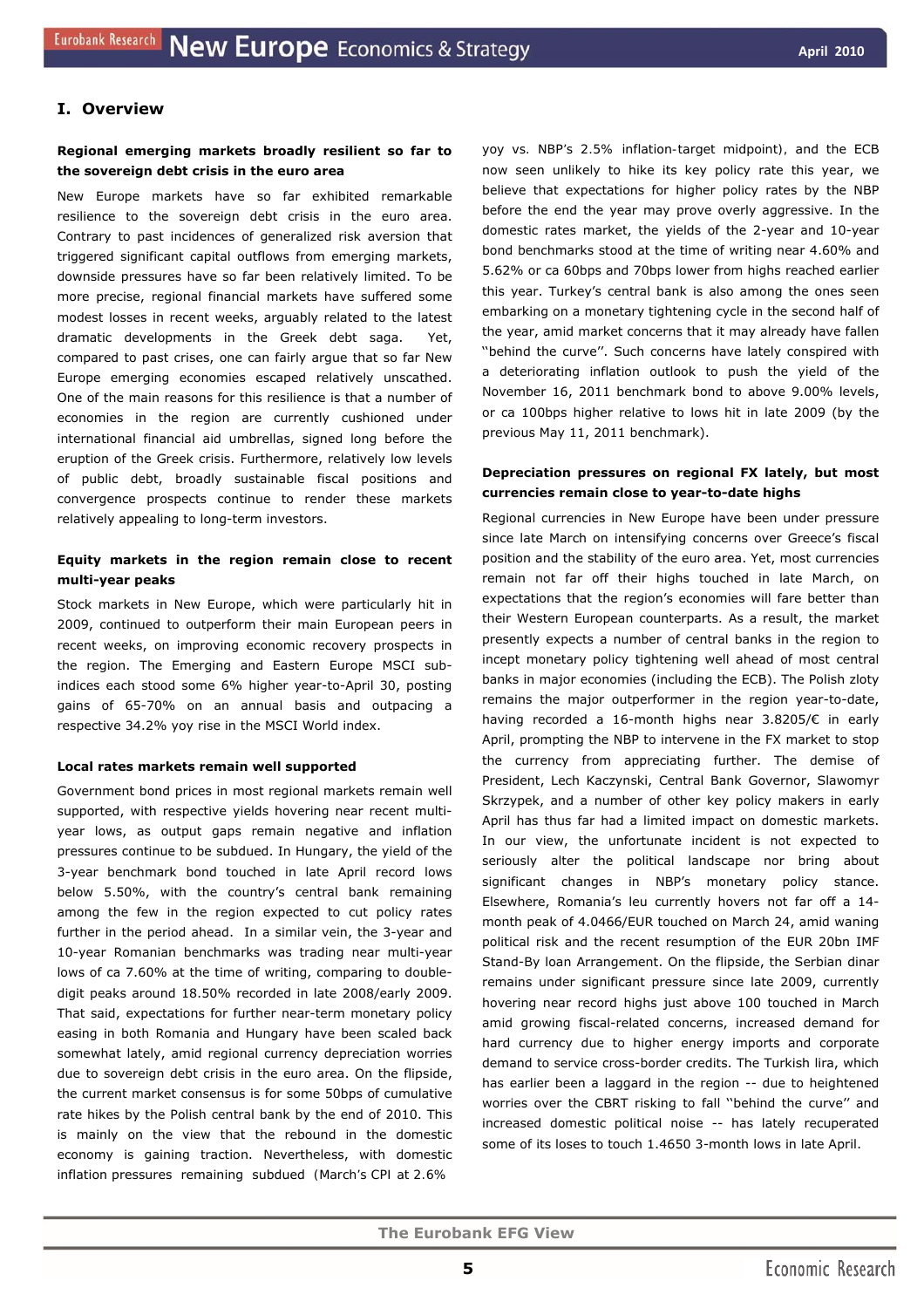#### **External debt markets retreat modestly from recent multi-year highs**

Emerging external debt markets came under pressure in recent weeks on heightened sovereign credit concerns in the euro area. After posting year-on-year gains of over 30%yoy in early March, returns on the EMBI+ index retreated to reach ca 22%yoy at the time of writing, while spreads over USTs on the index rose by around 35bps from lows of 230bps hit on April 15. On a similar note, five-year credit default swaps spreads in New Europe have slightly rebounded from multi-year troughs touched earlier in April. Notably, 5-year CDS spreads in Bulgaria, Hungary, Romania and Turkey currently stand at levels not much higher than 200bps, compared to 600bpsplus, levels in Greece, reflecting a lower cost of insuring against a sovereign debt default in the region relative to a similar event in debt-laden Greece.

## **Economies in the region on a sustainable rebound but risks lie ahead**

With respect to real economy developments in the New Europe, recent data continue to point to a sustainable economic recovery ahead. As we mentioned in our previous monthly report, negative base effects and higher inventories are expected to provide significant support to GDP growth this year. Turkey is expected to outperform other economies in the region in 2010, having already recorded an impressive turnaround in Q4:2009 (+6.0% yoy), which partly reverses heavy output losses recorded earlier in the year. However, a number of risks lie ahead regarding the region's economic outlook and, we reiterate, that the rebound in New Europe is likely to lag that of the big emerging economies in LATAM and Asia. Firstly, having seen their finances severely deteriorating in 2009 as a result of the economic recession, governments in the region will need to follow tighter fiscal policies this year in order to bring their budget deficits to more sustainable levels. Secondly, a further significant escalation in the lingering sovereign debt crisis in the euro area could take a toll on regional economies, among other avenues via the trade and financial sector channels.

## **Domestic political risks abating lately**

On the political front, risks in most economies in New Europe appear to have been ebbing lately. Ukraine's political landscape appears to be stabilizing after the January elections. A single party government is expected to be formed in Hungary this month, after the main opposition party Fidesz won a landslide victory in April's general elections. This will mark the first single-party cabinet in the country's postcommunism era. Moreover, the new government will enjoy a crucial two-thirds majority, key for passing much needed reforms in parliament. The demise of Poland's President and a number of other key government officials and policy-makers is not expected to significantly change the country's political landscape and macroeconomic policies. Presidential elections (initially due in autumn 2010) are now expected to take place in June, with frontrunner and current acting President, Bronislaw Komorowski expected to win the post. In Turkey, although political noise remains relatively subdued, renewed tensions between the military elite and the ruling AKP can not be ruled, out especially in view of the proposed (by the government) constitutional changes and a potential referendum in the coming months. Also, the next general election (due in July 2011) has the potential to fan renewed political jitters.

#### **Cautiousness to prevail ahead**

In all, in spite of emerging economies in the region having so far been able to weather the government debt crisis in the euro area relative unscathed, global recovery and sovereign credit concerns are likely to remain in the spotlight in the near term, putting a lid on regional economies and markets. From a longer-term perspective, we remain constructive on the region as macroeconomic fundamentals continue to improve and the recent recession help to absorb a great deal of earlier macro imbalances.

#### *Written by:*

**Platon Monokroussos Assistant General Manager Head of Financial Markets Research**  pmonokrousos@eurobank.gr

**Galatia Phoka Emerging Markets Analyst** gphoka@eurobank.gr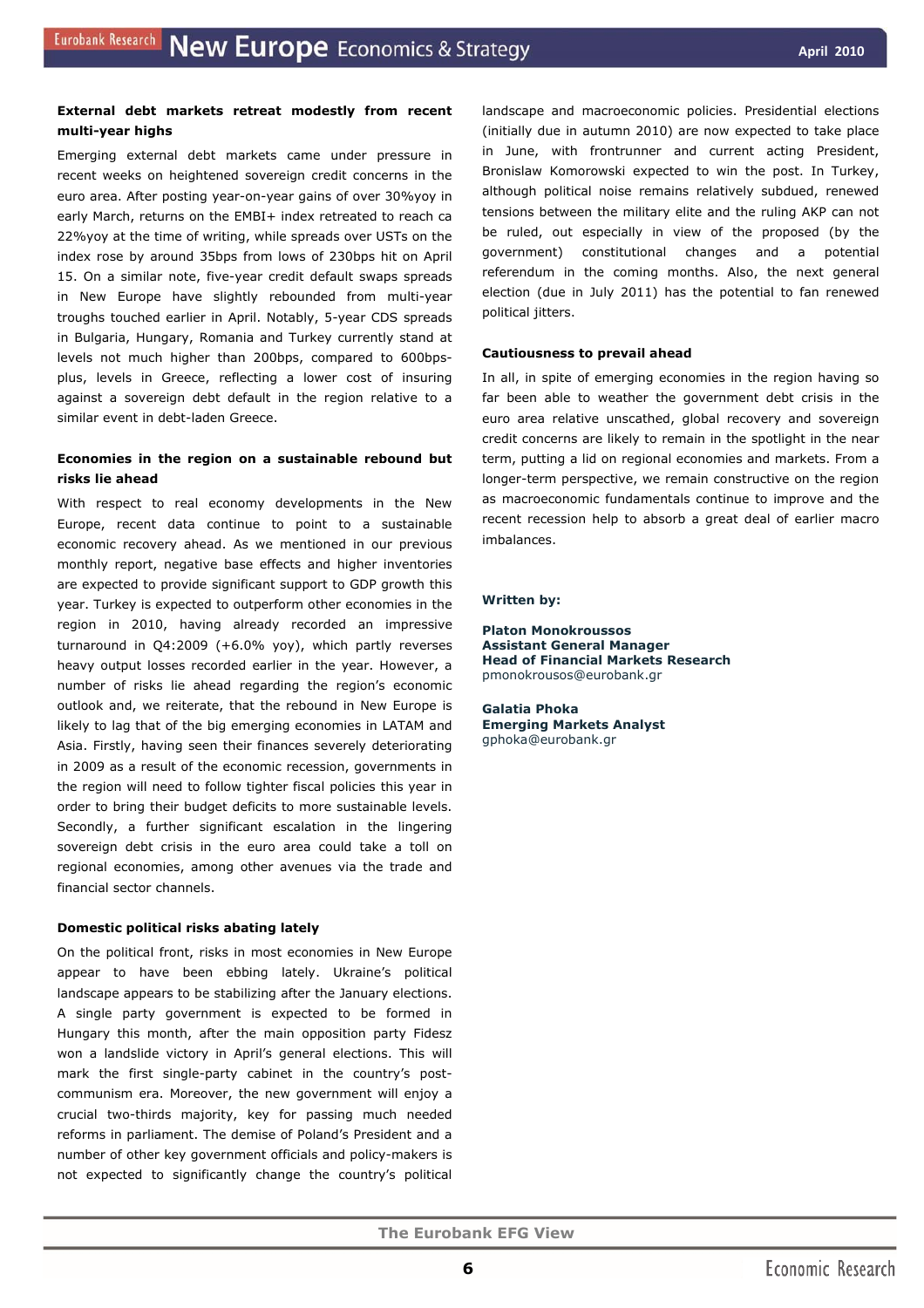## **II. New Europe Markets Outlook & Strategy**

## *Strategy highlights*

*Contributed by Christos Pnevmatikatos, Head of Trading Strategy & Support Desk* 

Liquidity conditions in regional markets remain thin and the price action very choppy. Players remain in a wait-and-see mode, trying to assess the potential spill-over effects of the lingering sovereign debt crisis in the EMU and the next policy moves by the EU authorities. We currently maintain a low risk exposure to the market mainly via relative value and curve plays. **COUNTRY Type Rational Trade**  POLAND FX Polish Central Bank rhetoric is currently against further zloty appreciation. We expect relative underperformance versus other regional currencies in the short-term. The Polish currency has appreciated significantly (both in nominal and real effective exchange rate terms since July 07), which means that a great deal of Poland's sound fundamentals is already priced. On the other hand Romania Central bank is closely monitoring developments in FX markets, trying to curb extreme market moves. Hold short PLN/RON cash position at 1.053 targeting 1.00 with a stop on a daily close above 1.0650. Rates Stopped out from our recommendation to go short POLGB 4.75 Apr 2012. Central bank verbal intervention and a further normalization in the interbank market led to lower rates. In our view, holding payer positions in the short-end of the curve makes absolute sense. If the economy rebounds, rates hikes will soon follow. On the other hand, if a liquidity crisis emerges then cost of borrowing will rise across the board. TURKEY | FX Turkish Lira is attractive at current levels. Risk premia remain adequate and risks are correctly priced, in our view. A less dovish central bank and increasing yield differentials provide scope for further TRY outperformance. Hold 2 Month USD put TRY call strike 1.50 RKO 1.43 for 0.32% of USD premium. Maximum pay 14.4:1 spot ref 1.5340 established late March.  $F_X$  We favor long TRY positions versus other regional currencies and see room for further lira appreciation. Long TRYPLN at 2.00 target 2.05 stop on a close below 1.9670 Credit Credit spreads in Turkey are well inside pre-crisis levels. After a 30bps widening since late April we prefer booking our profits and reassess the situation. Take profit on Buy 5 year Turkey CDS at 158 basis points with a stop below 140bps. ROMANIA Credit We remain positive on sovereign credit, looking for further<br>ROMANIA credit normalization/ steepening of the credit curve on 5-10 segment towards 50basis bonds (pre-crisis levels) Hold DV01 neutral 5-10 CDS steepener in Romania selling 5yr protection at 295bps (now 229bps) and buying 10yr protection at 300bps (now 233). SERBIA FX We favor building long positions on the Serbian currency at current levels. Easing external pressures, the IMF program and budgetary consolidation are expected to lead to an improved business environment and growth pattern. An active Central Bank has repeatedly intervened in the f/x market since the beginning of the year (562Mio EUR this year with a cap of EU2 BLN for 2010). Central Bank FX reserves total 10.6Bio. Deposit rates are currently amongst the highest in the region, making the volatility-adjusted carry superior. Hold Short EURRSD spot at 100.50 for a target of 95.50 and a stop on a close above 101.50 now 99.29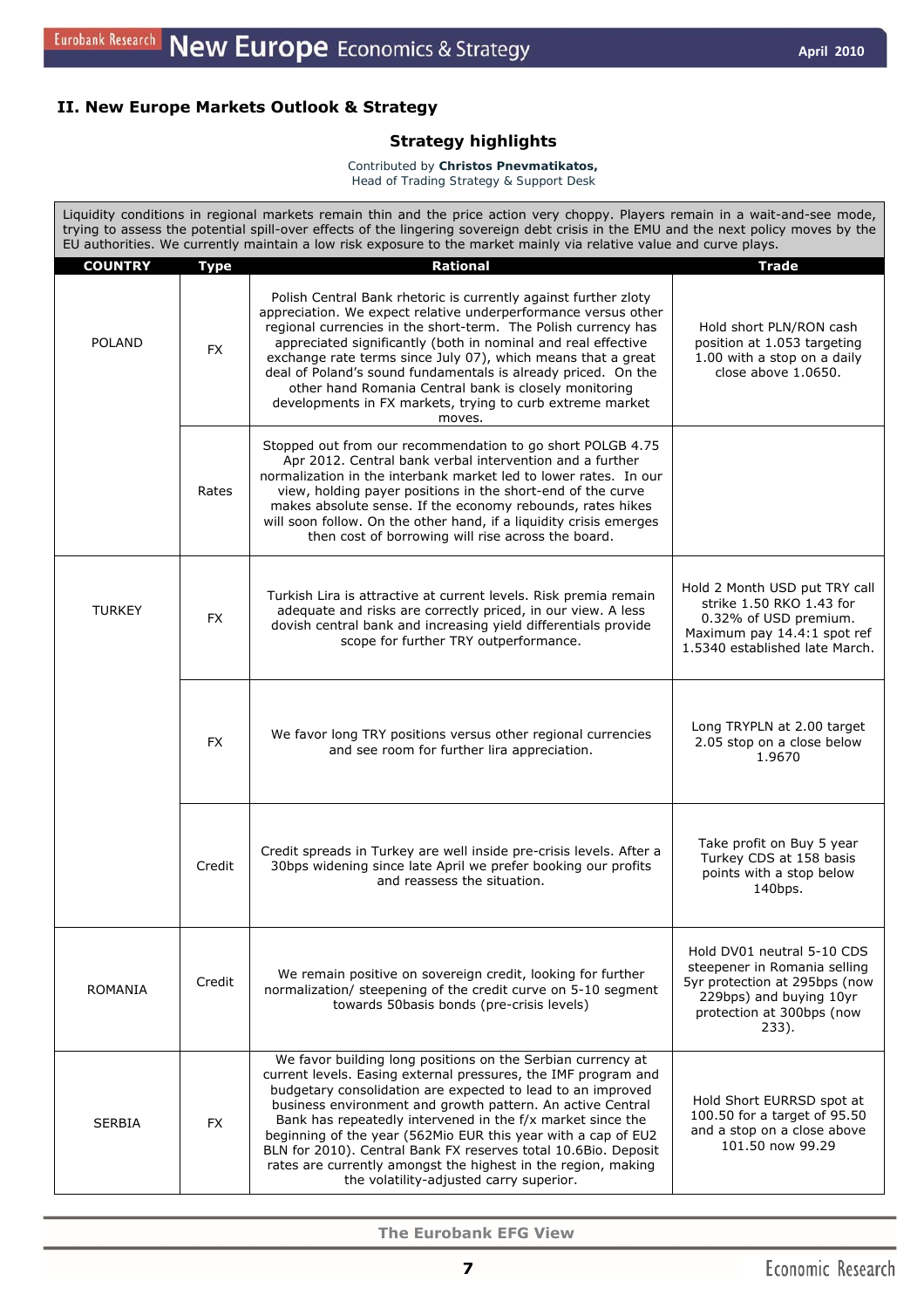## **III. New Europe – Country Analysis**

## **Bulgaria**

**Government postpones once again ERM II application** 

- **Bulgarian government postpones temporarily ERM II application on revised fiscal data**
- **Additional austerity measures will be needed to contain the budget deficit at levels below 3% of GDP in 2010**
- **Domestic demand remained weak in early 2010, but economic outlook improves on better than expected exports data**

## **The Bulgarian government postpones once again ERM II application on revised fiscal data**

The Bulgarian government announced in a press conference held by Finance Minister Djankov and attended by Prime Minister Borisov in early April that it will not apply for ERM II entry during 2010. The decision to postpone ERM II-entry application was reportedly triggered by the discovery of additional annexes in public procurement contracts that led to significant revision to past fiscal data. The government discovered unaccounted annexes to 150 procurement contracts that were signed during late 2008 and 2009 by the outgoing Socialist-led government, just ahead of the parliamentary elections.

According to the Prime Minister Borisov, the previous government never disclosed these annexes and, as a result, it submitted misleading information to the incoming government. The annexes were revealed only after Prime Minister Borisov ordered an investigation, but this happened only after the 2010 budget was drafted. The total value of the contracts amounted to 2.2 billion Leva (€1.1 billion) at a preliminary estimation.

There have been months of market speculation over whether an application for ERM II entry would be submitted in 2010. Initially, the government had announced that it would seek to apply for ERM II entry in late 2009. Later on, it was announced that an entry application would be submitted after a European Commission's appraisal of Bulgaria's updated convergence program, some time before the end of June when the Spanish Presidency ends. Mr. Djankov said recently that Bulgaria may reapply for ERM II entry in early 2011, provided that there are no EU sanctions due to the hidden budget deficit.

#### **Implications of fiscal data revisions**

As a result of recent data revisions, the 2009 government deficit in ESA95 terms increased from 1.9% of GDP to 3.7% of GDP. The revised figure stands above the 3% threshold of

| <b>Bulgaria: Eurobank EFG Forecasts</b>                                                                                                                                                            |                                                      |                                                       |                                                                    |                                                                |  |  |  |
|----------------------------------------------------------------------------------------------------------------------------------------------------------------------------------------------------|------------------------------------------------------|-------------------------------------------------------|--------------------------------------------------------------------|----------------------------------------------------------------|--|--|--|
| Real GDP (yoy%)<br>Private Consumption<br>Government Consumption<br>Gross Capital Formation (Fixed)<br>Exports<br>Imports                                                                          | 2007<br>6.2<br>5.3<br>3.1<br>21.7<br>5.2<br>9.9      | 2008<br>6.0<br>4.8<br>0.0<br>20.4<br>2.9<br>4.9       | 2009<br>$-5.0$<br>$-6.2$<br>$-5.7$<br>$-26.9$<br>$-9.8$<br>$-22.3$ | 2010f<br>$-0.3$<br>$-2.5$<br>$-0.1$<br>$-8.7$<br>5.0<br>$-1.5$ |  |  |  |
| Inflation (yoy%)<br>HICP (annual average)<br>HICP (end of period)                                                                                                                                  | 7.6<br>11.6                                          | 12.0<br>7.2                                           | 2.5<br>1.6                                                         | 2.0<br>2.3                                                     |  |  |  |
| Fiscal Accounts (%GDP) - EU Methodology<br>General Government Balance<br>Gross Public Debt<br>Primary Balance                                                                                      | 0.1<br>18.2<br>4.6                                   | 1.8<br>14.1<br>3.9                                    | $-3.9$<br>14.8<br>0.0                                              | $-2.8$<br>16.0<br>$-0.8$                                       |  |  |  |
| <b>Labor Statistics</b> - National Definitions<br>Unemployment Rate (% of labor force)<br>Wage Growth (total economy)                                                                              | 7.7<br>19.5                                          | 6.3<br>26.5                                           | 7.6<br>8.5                                                         | 9.0<br>2.0                                                     |  |  |  |
| <b>External Accounts</b><br>Current Account (% GDP)<br>Net FDI (EUR bn)<br>FDI / Current Account (%)<br>FX Reserves (EUR bn)                                                                       | $-25.2$<br>8.8<br>114.0<br>11.9                      | $-25.4$<br>6.2<br>75.8<br>12.7                        | $-9.4$<br>3.3<br>103.6<br>12.9                                     | $-6.0$<br>2.0<br>100.0<br>11.5                                 |  |  |  |
| <b>Domestic Credit</b><br>Total Credit (%GDP)<br>Credit to Enterprises (%GDP)<br>Credit to Households (%GDP)<br>FX Credit/Total Credit (%)<br>Private Sector Credit (yoy)<br>Loans to Deposits (%) | 2007<br>67.2<br>43.0<br>23.0<br>50.4<br>65.9<br>97.0 | 2008<br>75.2<br>47.8<br>26.0<br>57.2<br>32.3<br>119.3 | <b>Q309</b><br>77.4<br>49.7<br>27.4<br>58.4<br>5.9<br>118.9        | 04 09<br>79.2<br>49.4<br>28.2<br>58.6<br>4.5<br>120.5          |  |  |  |
| <b>Financial Markets</b><br>Policy Rate<br>EUR/BGN                                                                                                                                                 | Current<br>1.96                                      | ЗΜ<br>Currency Board<br>1.96                          | 6М<br>1.96                                                         | 12M<br>1.96                                                    |  |  |  |

Source: National Statistics, Eurostat, EcoWin, Eurobank Research

the fiscal deficit Maastricht criterion, which automatically triggers the excessive deficit procedure. Yet, Bulgaria's fiscal situation remains healthier than in other EU countries. According to the latest EU forecasts, the EU-27 fiscal deficit amounted to 6.8% of GDP in 2009). Furthermore, Bulgaria's public debt ratio stood at 14.8% of GDP in 2009, remaining the second lowest (after Estonia) in EU27.





Source: National Statistics, Eurostat, IMF, Eurobank Research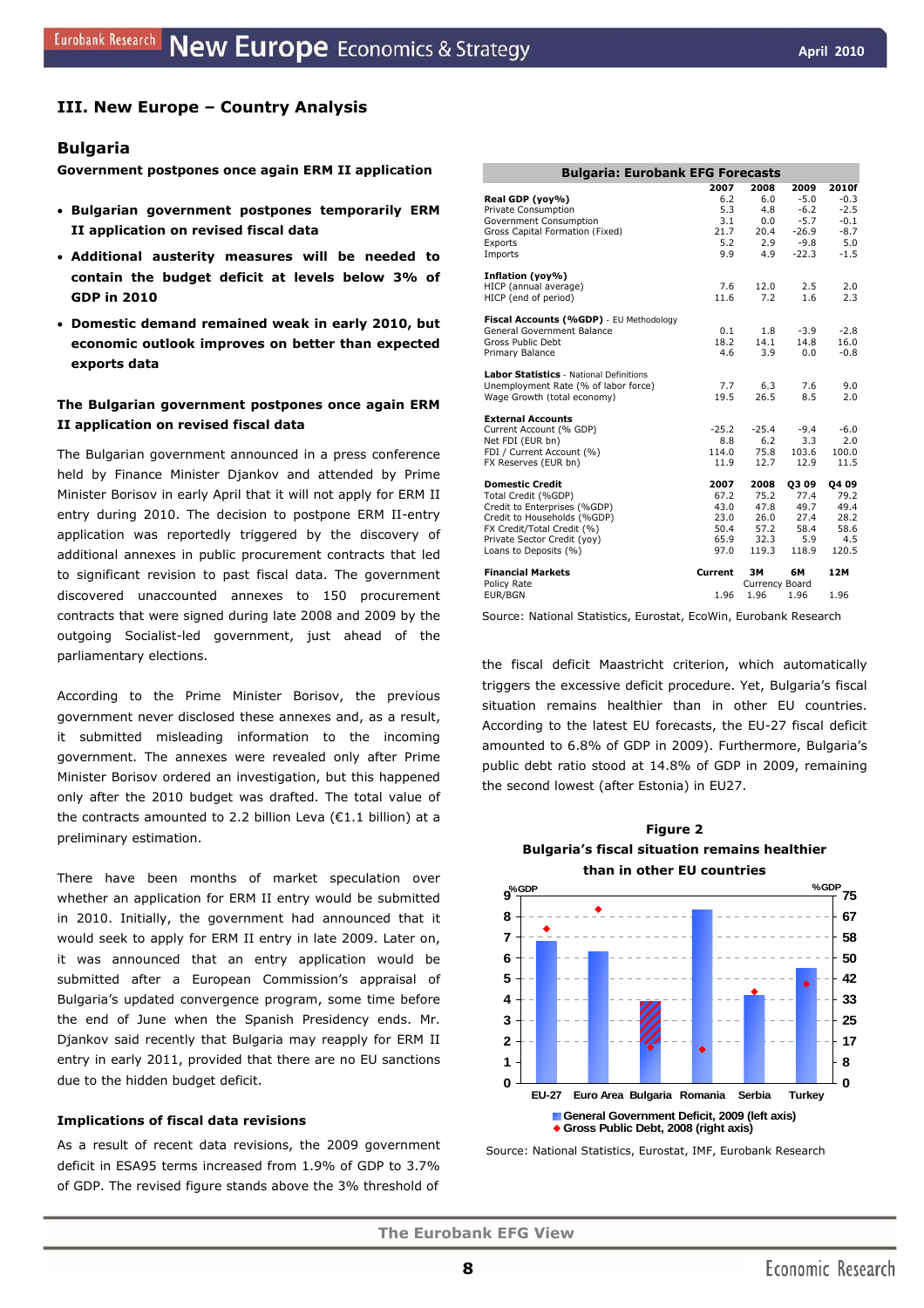In our view, there is no imminent threat to the stability of the currency board arrangement (CBA), given a still large pool of international reserves (€12.2 bn or 36.3% of GDP in late March) and the strong political commitment to the present regime. On the other hand, maintaining a sound fiscal position is a necessary albeit not sufficient condition to maintain public confidence on the currency board, and, subsequently, for the arrangement's sustainability. In our view, the government needs to make a harder effort to contain the budget deficit below 3% in 2010, in order to avoid the excessive deficit procedure being carried out. The government had previously announced 60 anti crisis measures in late March to contain the budget deficit below 2% of GDP, in order to increase the probability of being accepted to ERM II. In any case, the recent fiscal data revisions present a blow to the country's solid past fiscal record and the credibility of its fiscal accounts.

In addition, the decision of the Bulgarian government to postpone ERM II entry may entail significant implications for other EUR-adoption aspirants in New Europe. The first implication is that enlargement fatigue may increase in the period ahead, causing EUR-adoption plans to fall significantly behind for other candidates as well. In that sense, the recent sovereign credit crisis in the Euro area has raised valid concerns about Bulgaria's aspirations to apply for ERM II entry.

Last but not least, we anticipate the EU Commission to increase its level of scrutiny for all economies in New Europe, especially given the experience with Greece's fiscal statistics. On the positive side, pressure to accelerate structural reforms will likely intensify. The last EU interim report contained a relatively positive, though still cautious assessment with respect to the recent process of judicial and administrative reforms in Bulgaria.

#### **Can higher exports drag Bulgaria out of recession?**

The recent readings in a number of survey data and higherfrequency indicators demonstrate that economic conditions remain challenging. There are currently two opposing forces in the domestic economy. On the one hand, domestic demand is far from showing signs of improvement. Consumer confidence has retreated recently back towards the April 2009 record lows. Business confidence appears to have only marginally improved as well. Consumption remains depressed suffering from weak labor market, tight credit conditions and the implemented fiscal tightening by the new government.

Retail sales (including vehicles) continued to record negative double-digit growth readings in the first months of 2010. They were down by 18.5% yoy in February, against 16.3% in late 2009. Registered unemployment remains above the

psychological level of 10%, compared to only 6.5% in January 2009. Construction output shows only partial signs of recovery, plunging by 30% yoy (when?) against 42% in last December. Finally, industrial output recorded a 9.1% yoy decline in February. The contraction is less severe at first sight. Yet, if one takes into account the favorable base effects from last year, the comparisons show that the economy is still mired in recession.

On the other hand, exports dynamics inspire optimism that the economy will gradually start to switch growth pattern. Exports grew by 10.4% yoy in Jan-Feb, for a fourth month in a row. Exports to non-EU markets expand more rapidly, benefiting particularly from the rebound in the Turkish economy. In addition, imports continued their declining trend, contracting by 8.4% yoy in the first two months of this year. The improvement in the outlook of exports, combined with a relatively high trade openness (exports stood at 50% of GDP in 2009) inspires optimism that net exports would be a positive contributor to growth in 2010, albeit to a lesser extent compared to 2009.

In view of the above, we upgraded our forecast for GDP growth in 2010 to -0.2%, from -0.5%. Our forecast is based on the assumption of a 5% yoy rise of exports and a 1.5% yoy decline in imports, in line with a scenario of still weak domestic demand dynamics. Yet, risks clearly lie to the downside with respect to the latter forecasts. These risks could materialize if the recovery in the exports markets proved to be weaker than expected. In addition, our forecast for weak domestic demand will push the current account deficit even lower this year, to 6% of GDP from 9.4% in 2009.

All in all, we do not share the optimism that the domestic economic downturn is already behind us. IMF maintains its GDP growth forecast  $+0.2\%$  for 2010, while the government is about to revise its own forecast to 1.0%, from 0.3% currently. In our view, the economy is not likely to return to positive growth territory before the second half of 2010, at the earliest.

*Written by:* 

**Ioannis Gkionis Research Economist**  igkionis@eurobank.gr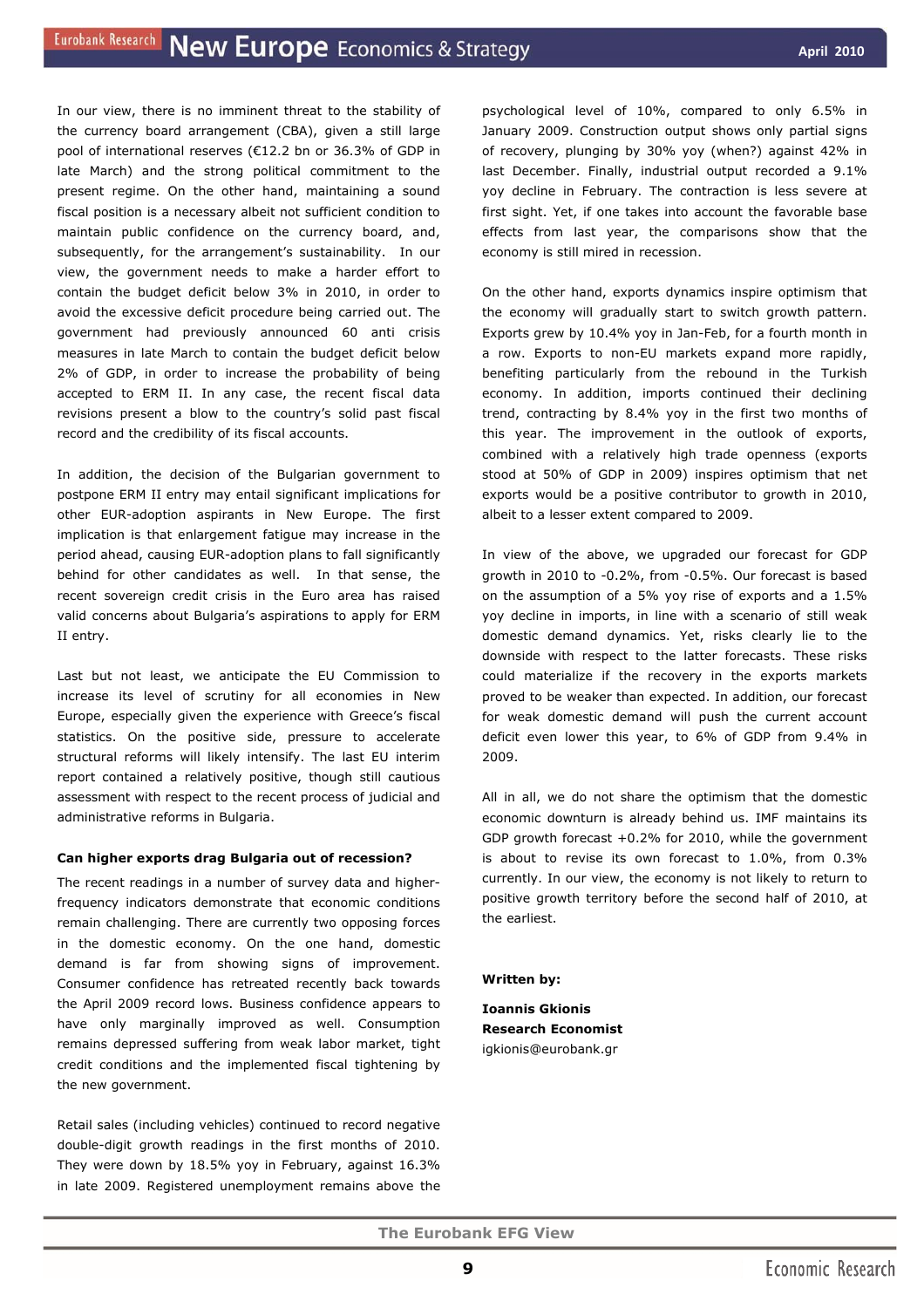#### **Recent credit developments and outlook**

Credit market slowdown continued in February, with domestic credit declining by 0.3% mom. On a yearly basis, it increased by 3.4%, down from 3.8% in January. This is the lowest figure recorded the last decade. Indicatively, the corresponding figure in February 2009 was 27%, while between 2004 and 2008 credit ran with an average rate of 43% yoy. The decline in credit growth is mainly a result of the deceleration in corporate lending, which has decreased by almost 3% since November, when its decline started. (Figure 2)



Source: Bulgarian National Bank, Eurobank Research

On the positive side, deposit growth accelerated to 7.6% yoy, the highest figure since Q1:2009. The locomotive for this increase are deposits in Euro, which grew by 14.3% yoy in February. Moreover, it is encouraging that Leva deposits started recovering as well, after eight consecutive moths of negative growth. As a result of the above developments, loans to deposits ratio dropped to 1.16, the lowest level since the escalation of the crisis in September 2008.

The general outlook of the Bulgarian banking sector is rather mixed. One of its strengths is its healthy financial soundness indicators. Liquidity ratio (liquid assets over total liabilities) rose to a vigorous 23% in February, up from 21.6% in January, and 20.8% a year ago. Tier I capital adequacy ratio stood at 14% at the end of 2009. Τhe debt burden of the economy, with total credit accounting for less than 80% of GDP, although high for regional standards, it still remains one of the lowest in the EU (the figure for EU-27 is around 145%). It is also worth noting that at least two of Bulgaria's top ten banks have decided to distribute dividends, for the first time since the outbreak of the financial crisis.

Nevertheless, we should not be very optimistic. Since credit expansion trails income growth, and given that Bulgarian economy hit a bottom just in Q4:2009, lending activity is expected to remain stagnant at least until Q2:2010, before starting to recover mildly. Furthermore, credit quality is expected to deteriorate in the months to come, a view we had expressed in our December *Trip Notes from Bulgaria*. Non-performing loans ratio, although being one of the lowest in the region (6.4% by the end of 2009), is on the rise. In its semi-annual report on financial stability, IMF forecasts that they will peak in 2010. The first bank statements are not encouraging either: profits declined by 23% in January-February 2010, compared to the corresponding period of the previous year.

The Bulgarian financial system has weathered the crisis rather satisfactorily so far. We believe that it is more than half of the way out of the woods; yet there are still challenges ahead in the rest of the way.

#### *Written by:*

**Theodoros Rapanos Junior Economic Analyst**  v-trapanos@eurobank.gr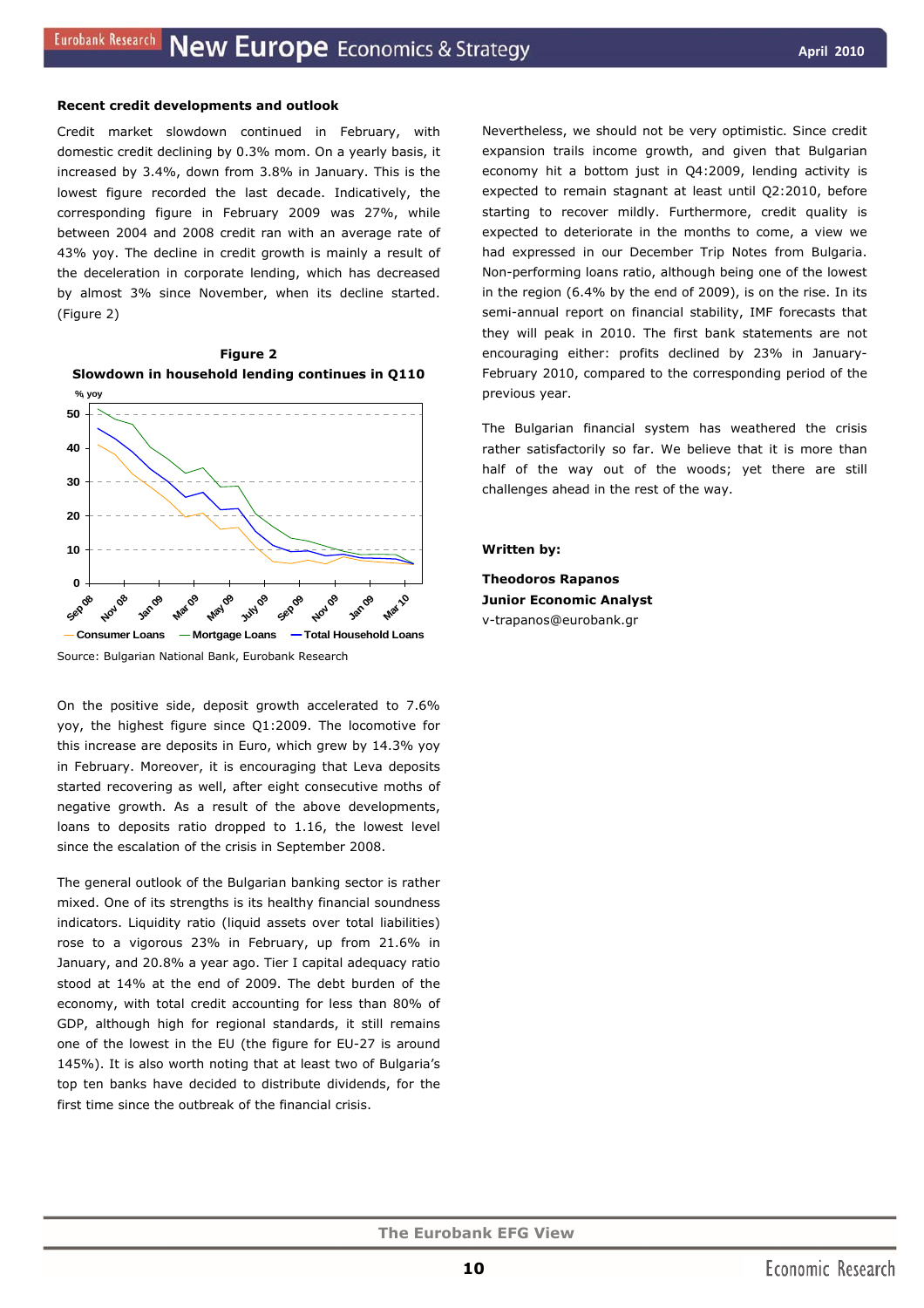## **Poland**

**Recent unfortunate plane crash not expected to cause major domestic instability** 

- **Recent unfortunate plane crash, in which Poland's President and Central Bank's President were killed, is not expected to cause major instability and, most likely, it will enable the Tusk-led government to solidify its political dominance**
- **Central Bank President's passing is not likely tο affect monetary policy stance, at least in the short term, as inflation is falling and the strengthening of the zloty is already exerting a tightening effect**
- **March economic data surprised on the upside, reflecting the strong rebound of the Polish economy**

## **Poland's President, Central Bank's President and a large part of political elite were killed in a plane crash in Smolensk, Russia**

Polish President, Lech Kaczynski, was killed on April 10 in a plane crash in Smolensk, Russia. Other top Polish officials also lost their lives in the same accident, including the President of the National Bank of Poland (NBP), Stawomir Skrzypek, the Deputy Foreign Minister, Andrzej Kremer, and a number of high-ranking members of the PiS, the main opposition party headed by Lech Kaczynski's twin brother Jaroslaw Kaczynski. Understandably, this tragic event has created uncertainty with respect to Poland's political situation and the future course of monetary policy. However, our assessment is that any domestic instability created by the unfortunate incidence will be rather shortlived as the country's constitutional mechanisms should facilitate a smooth institutional transition and ensure longterm stability.

## **Presidential elections, originally due in October, are now set for June 20**

The speaker of the lower house of the parliament, Bronislaw Komorowski, took over all presidential duties as Poland's constitution dictates. According to the Polish constitution, the presidency is an elected post and, therefore, no line of succession exists. Komorowski announced the date of new elections which had to take place within 60 days. Hence, domestic presidential elections are set for June 20, 2010. Komorowski is the presidential candidate of the ruling Civic Platform party, PO. Therefore, he would have been the main opponent of late Lech Kaczynski in the next presidential elections, which were originally due in October 2010. Lech Kaczynski was trailing far behind his opponent in the polls, but the recent tragedy may increase public sympathy for his party, PiS. According to recent announcements, Jaroslaw Kaczynski, who was also a former Prime Minister in the previous administration, was appointed as PiS candidate in

| <b>Poland: Eurobank EFG Forecasts</b>         |            |            |            |            |  |  |  |
|-----------------------------------------------|------------|------------|------------|------------|--|--|--|
|                                               | 2007       | 2008       | 2009       | 2010f      |  |  |  |
| Real GDP (% yoy)                              | 6.8<br>4.9 | 5.0<br>5.9 | 1.8<br>2.3 | 2.7<br>2.7 |  |  |  |
| Private Consumption<br>Government Consumption | 3.7        | 7.5        | 1.4        | 1.1        |  |  |  |
| <b>Gross Capital Formation</b>                | 17.6       | 8.2        | $-13.1$    | 1.8        |  |  |  |
| Exports                                       | 9.1        | 7.3        | $-9.0$     | 3.0        |  |  |  |
| Imports                                       | 13.7       | 8.4        | $-14.2$    | 3.3        |  |  |  |
| Inflation (% yoy)                             |            |            |            |            |  |  |  |
| CPI (annual average)                          | 2.5        | 4.2        | 3.5        | 2.5        |  |  |  |
| CPI (end of period)                           | 4.0        | 3.3        | 3.5        | 2.8        |  |  |  |
| Fiscal Accounts (% GDP)                       |            |            |            |            |  |  |  |
| <b>General Government Balance</b>             | $-1.9$     | $-3.6$     | $-7.2$     | $-7.0$     |  |  |  |
| Gross Public Debt                             | 45.0       | 47.2       | 50.7       | 55.0       |  |  |  |
| Labor Statistics (%)                          |            |            |            |            |  |  |  |
| Unemployment Rate (% of labor force)          | 12.7       | 9.8        | 11.0       | 12.5       |  |  |  |
| Wage Growth (private sector - average)        | N/A        | N/A        | 4.2        | 3.4        |  |  |  |
| <b>External Accounts</b>                      |            |            |            |            |  |  |  |
| Current Account (% GDP)                       | $-5.2$     | $-5.1$     | $-2.0$     | $-3.0$     |  |  |  |
| Net FDI (bn EUR)                              | 13.2       | 8.0        | 6.1        | 7.5        |  |  |  |
| FDI / Current Account                         | 89.8       | 43.7       | 122.2      | 80.0       |  |  |  |
| FX Reserves (bn EUR)                          | 37.1       | 40.6       | 54.8       | 62.0       |  |  |  |
| <b>Domestic Credit</b>                        | 2007       | 2008       | 0309       | Q4 09      |  |  |  |
| Total Credit (% GDP)                          | 40.3       | 50.7       | 51.7       | 52.8       |  |  |  |
| Credit to Enterprises (% GDP)                 | 14.9       | 17.8       | 17.1       | 16.3       |  |  |  |
| Credit to Households (% GDP)                  | 22.0       | 29.3       | 30.9       | 31.0       |  |  |  |
| FX Credit/Total Credit (%)                    | 23.7       | 32.6       | 31.7       | 16.1       |  |  |  |
| Private Sector Credit (% yoy)                 | 33.5       | 38.1       | 18.4       | 48.2       |  |  |  |
| Loans to Deposits (%)                         | 92.9       | 105.2      | 102.9      | 100.9      |  |  |  |
| <b>Financial Markets</b>                      | Current    | 3M         | 6M         | 12M        |  |  |  |
| Policy Rate                                   | 3.50       | 3.50       | 3.50       | 3.75       |  |  |  |
| EUR/PLN                                       | 3.93       | 3.80       | 3.70       | 3.80       |  |  |  |

Source: NBP, Eurostat, EcoWin, Bloomberg, Eurobank Research

the upcoming presidential elections. What's more, the junior partner in ruling coalition, the Peasant's Party (PSL), has named its leader, Waldemar Pawlak, who is also the current Deputy Prime Minister, as its candidate for the presidential run-off. Opinion polls published earlier this month, showed Poland's Acting President, Bronislaw Komorowski, would win 55% of the vote in the run-off against 32% for Jaroslaw Kaczynski. In case that no candidate manages to win more than 50% of the vote, there will be a second round scheduled for the 4<sup>th</sup> of July.

Overall, taking into account that the unfortunate accident will not change the balance of forces in the parliament, the country's macroeconomic fundamentals remain solid. The political implications will be the solidity of political dominance of the Tusk-led government. Moreover, most likely, there will be a smoother cooperation between government and the newly elected President. This, in turn, will enable the government to implement the set of reforms aimed to restore stability in public finances.

## **Central Bank clashes with the government are likely to abate**

Deceased central banker Stawomir Skrzypek was appointed President of the National Bank of Poland (NBP) in January 2007 by Lech Kaczynski and was seen as belonging among the dovish members of the Monetary Policy Council (MPC). His responsibilities are now taken over by his First Deputy,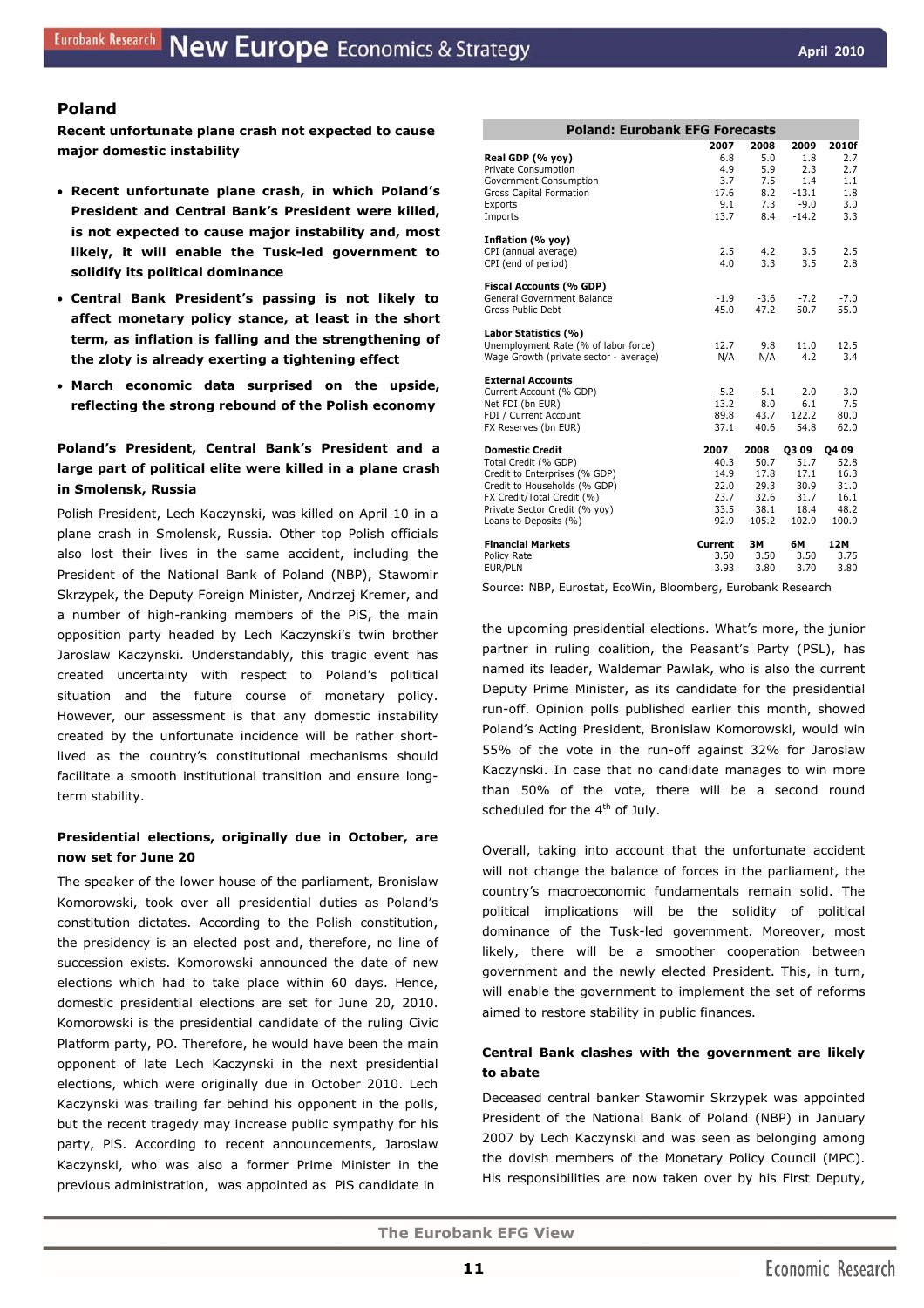Piotr Wiesiolek, who was also appointed by Lech Kaczynski, in March 2008. Under Polish law, the new NBP governor has to be appointed by the President within three months. The Acting President, Komorowski, has two options: Either to designate the new central bank head himself or leave the decision to the next elected President. The latter option seems less likely as the new President will not be sworn in before late June, which would be very close to the deadline of three months for appointing the new NBP governor.

Under Skrzypek, the central bank and the government had frequently clashed. In March, they clashed over accounting rules concerning the transfer of NBP profits to the Polish Treasury. The latest tension involved a dispute over whether Poland should renew its \$20bn Flexible Credit Line (FCL). The late NBP President argued that FCL was no longer necessary. That said, we believe that relations between the central bank and the government will, most likely, improve under Skrzypek's successor.

## **Skrzypek's passing is unlikely to affect monetary policy**

From a market perspective, the designation of the National Bank's President is a vital issue. However, Skrzypek's passing is unlikely to affect monetary policy, at least in the short term, as inflation is falling and the strengthening of the zloty is already exerting a tightening effect. As a result, even if the new NBP President proves more hawkish than his predecessor, the MPC is unlikely to hike interest rates before year-end (the benchmark rate currently stands at 3.50%)**.** Moreover, Skrzypek is thought to have been the driving force behind early April's direct intervention in the FX market in order to halt a further significant appreciation of the zloty (the EUR/PLN hit 16-month lows near 3.82 on April 7th). Yet this move was politically uncontroversial and totally backed by the government. Therefore, we do not expect any major changes in future NBP policy deliberations. We see volatility in the zloty's exchange rates persisting in the short-term, but we do not expect the currency to weaken in any meaningful way.

All in all, the market implications after this tragic event are limited. Polish markets were relatively muted, showing resilience in the first trading session since the plane crash. Local bond yield dynamics will continue, in our assessment, to be determined by domestic macro developments with the size and reduction of the fiscal deficit being the key factors. We believe that the unfortunate incident will not threaten political and financial stability in Poland in any fundamental way.

## **Domestic macro data continue to surprised on the upside**

The Polish Statistical Office revised upwards its full year 2009 GDP growth to 1.8% yoy from its preliminary estimate of 1.7% yoy. What's more, economic data released in March surprised on the upside, reflecting the strong rebound of the Polish economy. In more detail, Polish industrial production grew by 12.3% yoy up from 9.2% yoy in the prior month and well above the 10.1% yoy consensus forecast. The outcome confirms a strong recovery in the Polish industrial sector. Retail sales rose to 8.7% yoy, from 0.1% yoy in February. The consensus expectation for retail sales was 4.3% yoy. Even more positive are the most recent data released concerning the labour market. Wage growth accelerated to 4.8% yoy in March, beating the consensus of 2.8% yoy, up from 2.9% yoy rise in the previous month. Employment losses eased to -0.6% yoy from -1.1% yoy in February. On a less positive note, unemployment moderated gradually, but it still remains at high levels (12.9% yoy in March). (Figure 1) Overall, Polish consumer behaviour seems not to be much affected by the deterioration of the labour market conditions.

**Figure 1 March economic data surprised on the upside** 

|                                 | <b>Mar 10</b> | Feb 10  | <b>Consensus</b> |
|---------------------------------|---------------|---------|------------------|
| Wage growth                     | 4.8%          | 2.9%    | 2.8%             |
| <b>Employment</b>               | $-0.4%$       | $-1.1%$ | $-0.7%$          |
| <b>Unemployment</b>             | 13.0%         | 12.9%   | 12.9%            |
| Retail sales                    | 8.7%          | $0.1\%$ | 4.3%             |
| <b>Industrial</b><br>production | 12.3%         | 9.2%    | 10.1%            |

Source: Reuters, Eurobank Research

#### **Inflation well under control**

Poland's inflation dropped further to 2.6% yoy in March from a 2.9% yoy revised print in February. March CPI was in line with the consensus and it was driven primarily by a moderation in food price inflation. Moreover, core CPI stood at 2.0% yoy in March from 2.2% yoy recorded the previous month. We expect CPI to fall towards the lower bound of the NBP target, 2.5±1%, in the middle of the year and to average 2.5% yoy in 2010.

Taking into account that inflation remains under control, there is no immediate pressure on the NBP to tighten monetary policy. We expect the NBP to keep its policy rate unchanged at 3.5% throughout the year.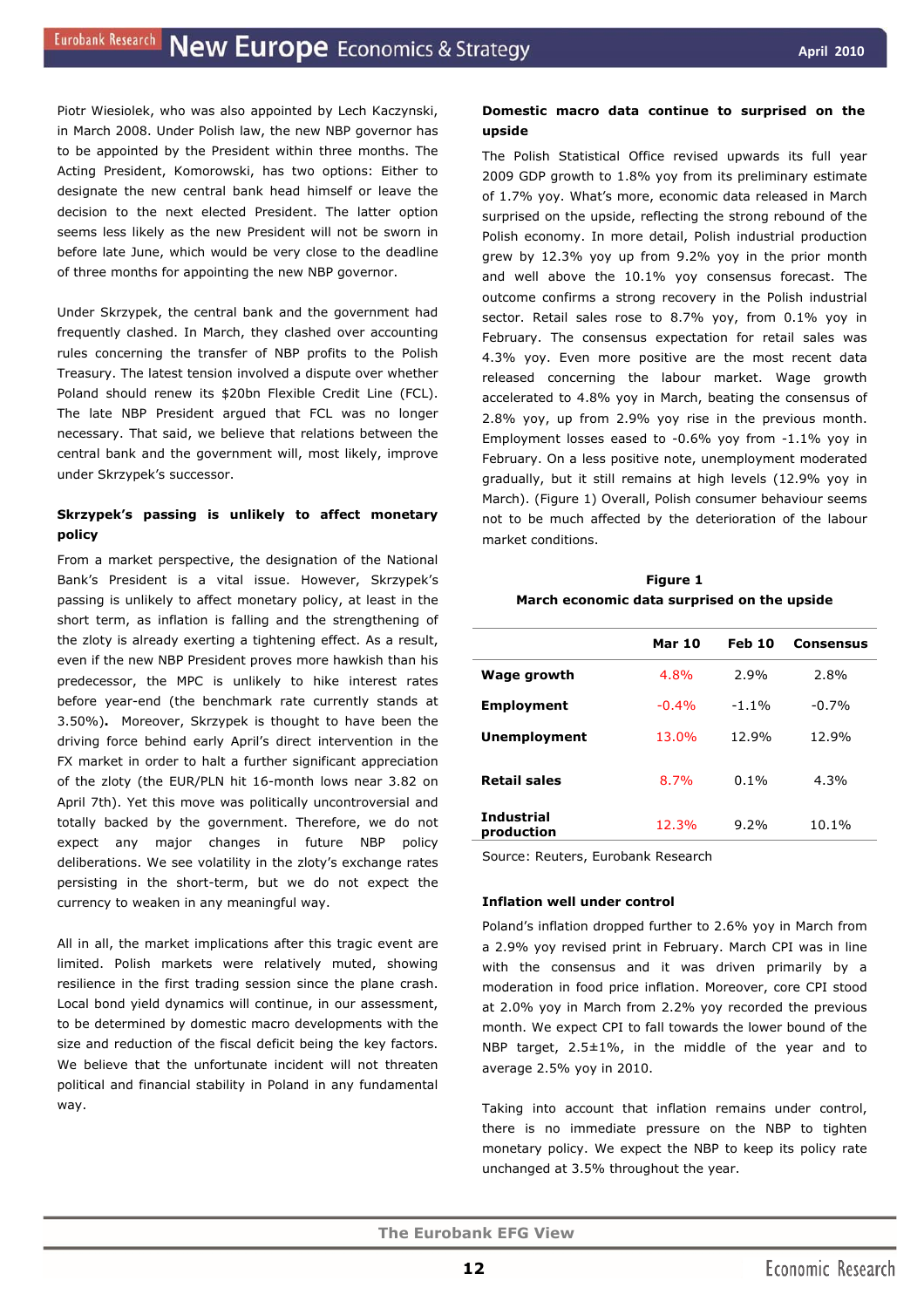#### **Current account showed a small surplus in February**

Current account balance for February recorded a surplus of €106mn from a deficit of €754nm in January. February's figure was in line with the €150mn consensus. Moreover, net FDI inflows remained strong at €814mn vs. €1153mn in the prior month. We expect the rebound in FDI to continue in the months as the privatisation programme moves on.

#### **Credit growth still positive, but decelerating**

Total credit growth stood at 4.1% yoy in February compared to 6.5% yoy in January and double-digit figures recorded until last November. (Figure 2)





Source: National Bank of Poland, Eurobank Research

On the other hand, there is still an upward trend in the NPLs ratio which stood at 7.6% in February from 7.4% recorded in January. What's more, the corporate sector NPLs ratio reached 12.4%. (Figure 3)



Source: National Bank of Poland, Eurobank Research

*Written by:* 

**Dr Stella Kanellopoulou Research Economist**  skanellopoulou@eurobank.gr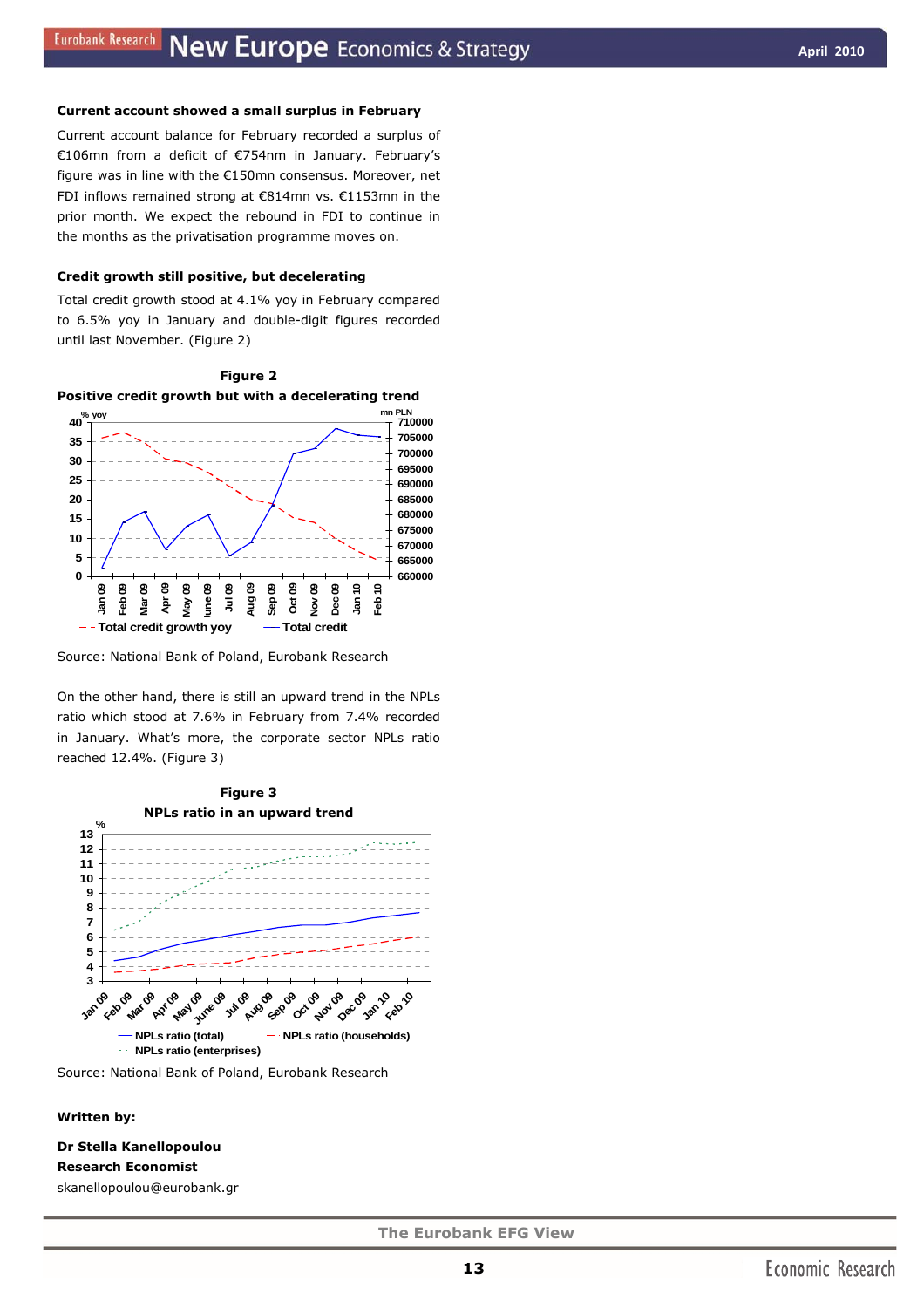## **Romania**

#### **Q1 fiscal performance in line with IMF requirements**

- **Government's fiscal consolidation programme on track with IMF requirements, but budget execution risks remain**
- **Greek debt crisis has so far limited, yet visible, impact on Romania's financial markets: EUR/RON bounced back to 4.15 and 5y-CDS spreads climbed by 50bps to levels above 250 bps in late April.**

## **Fiscal performance in Q1 in line with IMF requirements**

The government fiscal consolidation program is largely on track. The consolidated budget deficit came at RON 8.22 billion in the first quarter of 2010 i.e., slightly lower that the RON 8.25 billion deficit target envisioned in the IMF-backed stabilization programme. As a result, the consolidated budget deficit stood at 1.53% of the GDP in Q1:2010, compared to a full-year target of 5.9% of GDP.

The collection of revenues in Q1 lagged behind initial budgetary plans. Total revenues amounted to 37.5 billion RON in the first quarter of 2010, with the corresponding annual growth rate coming in some 1.4ppts lower than the 4.6% budget target. Persisting weakness in private consumption had a negative impact on VAT collections (-11.5% yoy). On a more positive note, revenue from excise duties and the profits tax surprised positively (up by 5.9% yoy and 8.9% yoy, respectively). However, this was not enough to compensate for lower VAT receipts.

On the expenditures side, government outlays were marginally lower in Q1 (-0.5% yoy), with capital expenditure being reduced massively (by 36% yoy). Yet this was masqued behind the increase of government's arrears to the private sector. The wage bill was also lower in Q1 (by 8.7% yoy). The introduction of a 4-day unpaid leave for public sector employees and a number of lay-offs in the energy sector, were the drivers behind the latter development. On the other hand, spending on social security grew by 15.6% yoy in the first quarter of the year, mainly because of a rise in unemployment benefits (+119.4% yoy).

On a more positive note, the parliament adopted the fiscal responsibility law in late March. The law was stipulated in the IMF requirements. The fiscal responsibility law sets up procedures to improve budget planning, establish limits on budget revisions during the course of the year and lay out fiscal rules on expenditures, public debt and the primary deficit. In addition, the law provides for the establishment of an independent Fiscal Council, whose main task will be to assess the governments' strategies and budget forecasts.

|                                      | <b>Romania: Eurobank EFG Forecasts</b> |         |             |              |  |  |  |  |  |
|--------------------------------------|----------------------------------------|---------|-------------|--------------|--|--|--|--|--|
|                                      | 2007                                   | 2008    | 2009        | <b>2010f</b> |  |  |  |  |  |
| Real GDP (yoy%)                      | 6.3                                    | 7.1     | $-7.1$      | 1.0          |  |  |  |  |  |
| Private Consumption                  | 10.3                                   | 8.7     | $-10.0$     | 1.5          |  |  |  |  |  |
| Govern. Consumption                  | 7.7                                    | 3.8     | 1.2         | $-0.8$       |  |  |  |  |  |
| Gross Capital Formation              | 28.9                                   | 19.3    | $-28.0$     | 2.0          |  |  |  |  |  |
| Exports                              | 7.8                                    | 19.4    | $-5.2$      | 4.5          |  |  |  |  |  |
| Imports                              | 27.3                                   | 17.5    | $-21.3$     | 6.0          |  |  |  |  |  |
| Inflation (yoy%)                     |                                        |         |             |              |  |  |  |  |  |
| CPI (annual average)                 | 4.8                                    | 7.9     | 5.6         | 3.6          |  |  |  |  |  |
| CPI (end of period)                  | 6.6                                    | 6.3     | 4.7         | 3.5          |  |  |  |  |  |
| <b>Fiscal Accounts (%GDP)</b>        |                                        |         |             |              |  |  |  |  |  |
| General Government Balance (ESA 95)  | $-2.5$                                 | $-5.4$  | $-8.3$      | $-6.8$       |  |  |  |  |  |
| Gross Public Debt (ESA 95)           | 12.6                                   | 13.3    | 23.7        | 27.4         |  |  |  |  |  |
|                                      |                                        |         |             |              |  |  |  |  |  |
| Labor Statistics (annual avg,%)      |                                        |         |             |              |  |  |  |  |  |
| Unemployment Rate (% of labor force) | 4.3                                    | 4.0     | 6.3         | 9.0          |  |  |  |  |  |
| Wage Growth (total economy)          | 22.6                                   | 23.6    | 8.4         | 1.0          |  |  |  |  |  |
| <b>External Accounts</b>             |                                        |         |             |              |  |  |  |  |  |
| Current Account (%GDP)               | $-13.4$                                | $-11.6$ | $-4.4$      | $-5.5$       |  |  |  |  |  |
| Net FDI (EUR bn)                     | 7.3                                    | 9.5     | 4.8         | 4.5          |  |  |  |  |  |
| FDI / Current Account (%)            | 42.2                                   | 57.6    | 94.3        | 65.0         |  |  |  |  |  |
| FX Reserves (EUR bn)                 | 25.3                                   | 26.2    | 28.3        | 29.5         |  |  |  |  |  |
| Domestic Credit (end of period)      | 2007                                   | 2008    | <b>Q309</b> | <b>Q409</b>  |  |  |  |  |  |
| Total Credit (%GDP)                  | 39.0                                   | 42.7    | 48.3        | 50.2         |  |  |  |  |  |
| Credit to Enterprises (%GDP)         | 18.0                                   | 18.8    | 19.2        | 19.6         |  |  |  |  |  |
| Credit to Households (%GDP)          | 17.7                                   | 19.7    | 19.9        | 20.4         |  |  |  |  |  |
| FX Credit/Total Credit (%, private)  | 51.0                                   | 53.1    | 59.7        | 60.1         |  |  |  |  |  |
| Private Sector Credit (yoy)          | 60.4                                   | 33.7    | 2.4         | 0.9          |  |  |  |  |  |
| Loans to Deposits (%)                | 108.9                                  | 131.9   | 128.8       | 130.6        |  |  |  |  |  |
| <b>Financial Markets</b>             | Current                                | 3M      | 6M          | 12M          |  |  |  |  |  |
| Policy Rate                          | 6.50                                   | 6.00    | 6.00        | 6.50         |  |  |  |  |  |
| EUR/RON                              | 4.13                                   | 4.15    | 4.20        | 4.10         |  |  |  |  |  |

Source: National Sources, Eurostat, IMF, Eurobank Research

The Council's members will be nominated by the Romanian Academy, the Central Bank, the Academy of Economic Studies, the Romanian Bank Institute and the Romanian Banking Association. The appointment of the members will be for a five-year term, which can be renewed for an additional period.

In our view, the adoption of the law is a major step towards fiscal discipline. Romania has a long record of missing fiscal targets. Thus, the law will improve both the transparency and the predictability of budget execution. From a long-term perspective, the fiscal responsibility law will improve the sustainability of public finances.

## **2010 fiscal target still attainable, budget execution risks remain**

As we emphasized in our previous issues of our *New Europe Economics and Strategy,* the implementation of this year's budget may well prove a Herculean task. IMF was very lenient with the implementation of Romania's budget last year. The 2009 fiscal target was revised several times from an initial deficit of 4.6% of GDP to 7.3% of GDP. The additional room for fiscal policy maneuvering came, mainly, from accumulated arrears to the private sector. In our view, there is rather limited room for the IMF to be as lenient in 2010, especially if the credibility of the programme is to be maintained.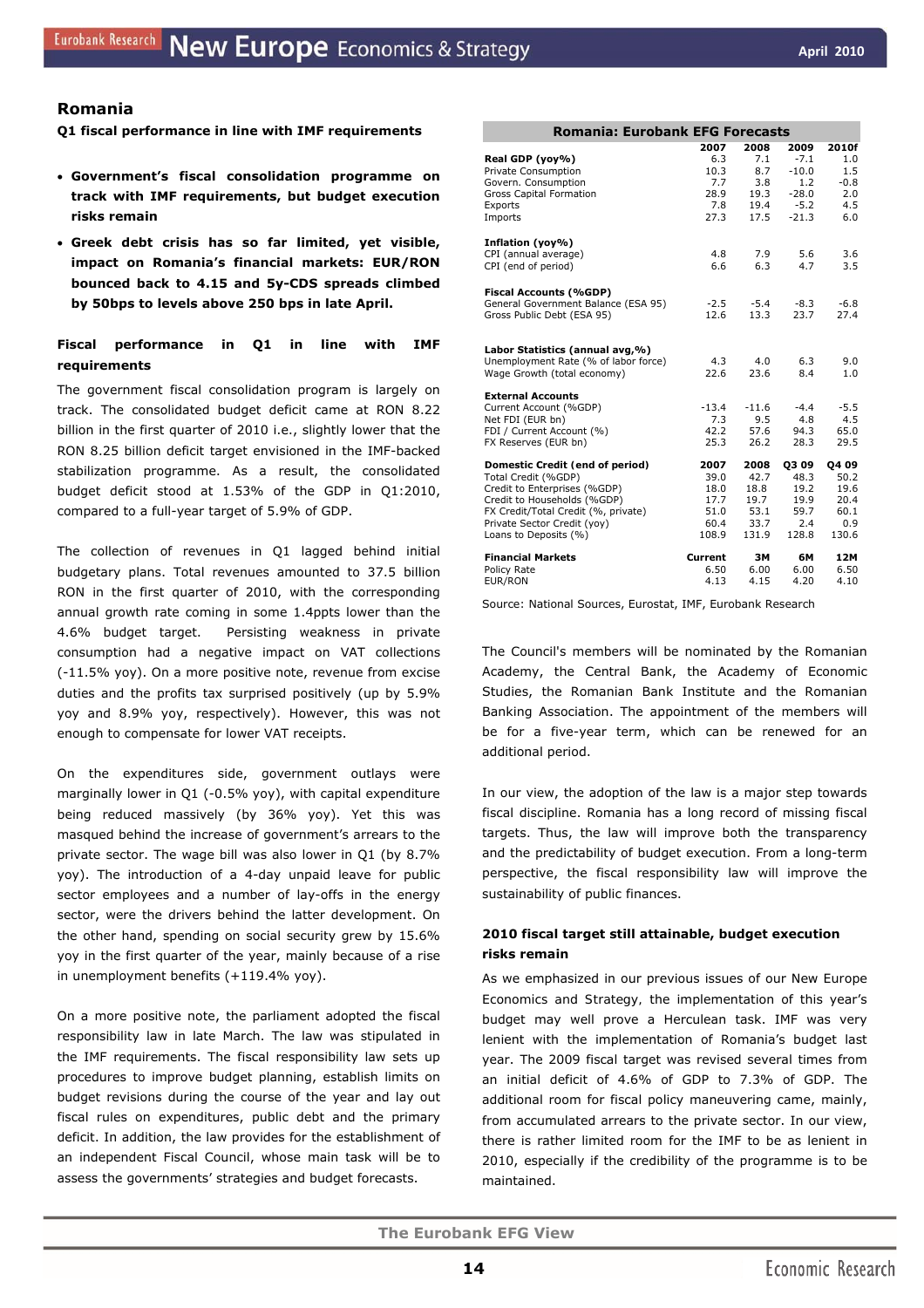In our view, the 2010 fiscal target is still attainable although there are significant risks to the fiscal outlook. The first one stems from negative surprises in the domestic growth environment. The budget was drafted on the assumption of 1.3% real GDP growth this year; an "optimistic" forecast according to the European Commission's assessment of the latest Romanian Convergence program. Furthermore, the 2010 budget envisions a 7.9% yoy increase in revenues, a rather ambitious target in the absence of additional revenuegenerating measures such as an increase in the current flat tax rate on personal-incomes and corporate profits. This is especially true in the face of a domestic macro trajectory characterized by still rising unemployment and weak domestic-demand dynamics.

Furthermore, the government has committed to implement harsh and unpopular spending cuts. The total public-sector wage bill needs to be cut by 2 pps of GDP. The press has repeatedly mentioned that this necessitates some 100,000 layoffs in the public sector. Yet, there has been no plan announced by the government so far on how to implement such a measure. Understandably, these cuts may encounter significant resistance from trade unions and also test the cohesion of the government coalition.

Finally, the achievement of the ambitious target for budgetary expenditures hinges on the completion of significant reforms, including the pension reform, and the unified public wages scheme. The adoption and the full implementation of those reforms are still pending. Originally scheduled for the end of 2009, the pension reform is now due by the end of June 2010. Although the government appears to be committed to the reform, the risk of not implementing it is still high. In addition, the activation of the uniform wage law requires the adoption of additional legislation. As a result, it may not be fully implemented before September.

## **EUR/RON back above 4.10 on lingering investor worries over the sovereign debt crisis in the euro area**

After trading to as low as 4.05/€ in late March, the domestic currency weakened to trade around 4.13/€ at the time of writing. Initially, the Central Bank used both verbal jawboning and actual FX intervention to avoid further a appreciation of the RON. Vice Governor Popa expressed his concern that a stronger currency could hurt exports and undermine the recovery of the Romanian economy. The Central Bank has a very solid record of selective interventions in the FX market. When the global financial crisis spread to regional markets in New Europe in the autumn of 2008, the NBR successfully pulled liquidity out of the market and used its FX reserves, in order to defend the RON. Presently, a primary aim of the central bank is to prevent further significant currency appreciation. In our view, the latest weakening of the RON suits the needs of the exports-oriented sector of the Romanian economy.

In addition, the recent negative news flow from the Greek fiscal crisis has dominated the regional markets, adding to the domestic currency's depreciation trend. The RON hit multi-month lows near 4.15/€ on April 19. The local moneymarket reacted negatively to increased fears of contagion. At the same time, short-term interest rates jumped to around 6%, but lately returned to previous low levels near 4%, i.e., below the policy rate. Accordingly, 5y-CDS spreads climbed by 50bps to as high as 255 bps in late April. (Figure 1) However, we expect the effects of the Greek debt crisis to abate gradually, volatility to subside and regional markets to return to normality.





Source: National Institute of Statistics of Romania, Eurostat, Eurobank Research

We argued in our previous issue of New Europe Economics & Strategy that we expect the NBR to cut its key policy rate (6.5%, currently) by a further 50bps by the end of 1H-2010, assuming no unpleasant inflation surprises or renewed domestic political jitters. We reiterate the latter view, especially as domestic demand data continue to surprise to the downside. In our view, there is no reason for the central bank to maintain real interest rates as high as 250bps, a level recorded in the period before the Presidential elections, given that uncertainties with respect to IMF program have now diminished.

The Central Bank is likely to maintain its easing bias in the period ahead, probably adopting more cautious stance on further policy easing as long as market worries over the sovereign debt crisis in the euro area persist. For that reason, the NBR slowed down the easing cycle, cutting interest rates further by 25 bps to 6.25% in its meeting on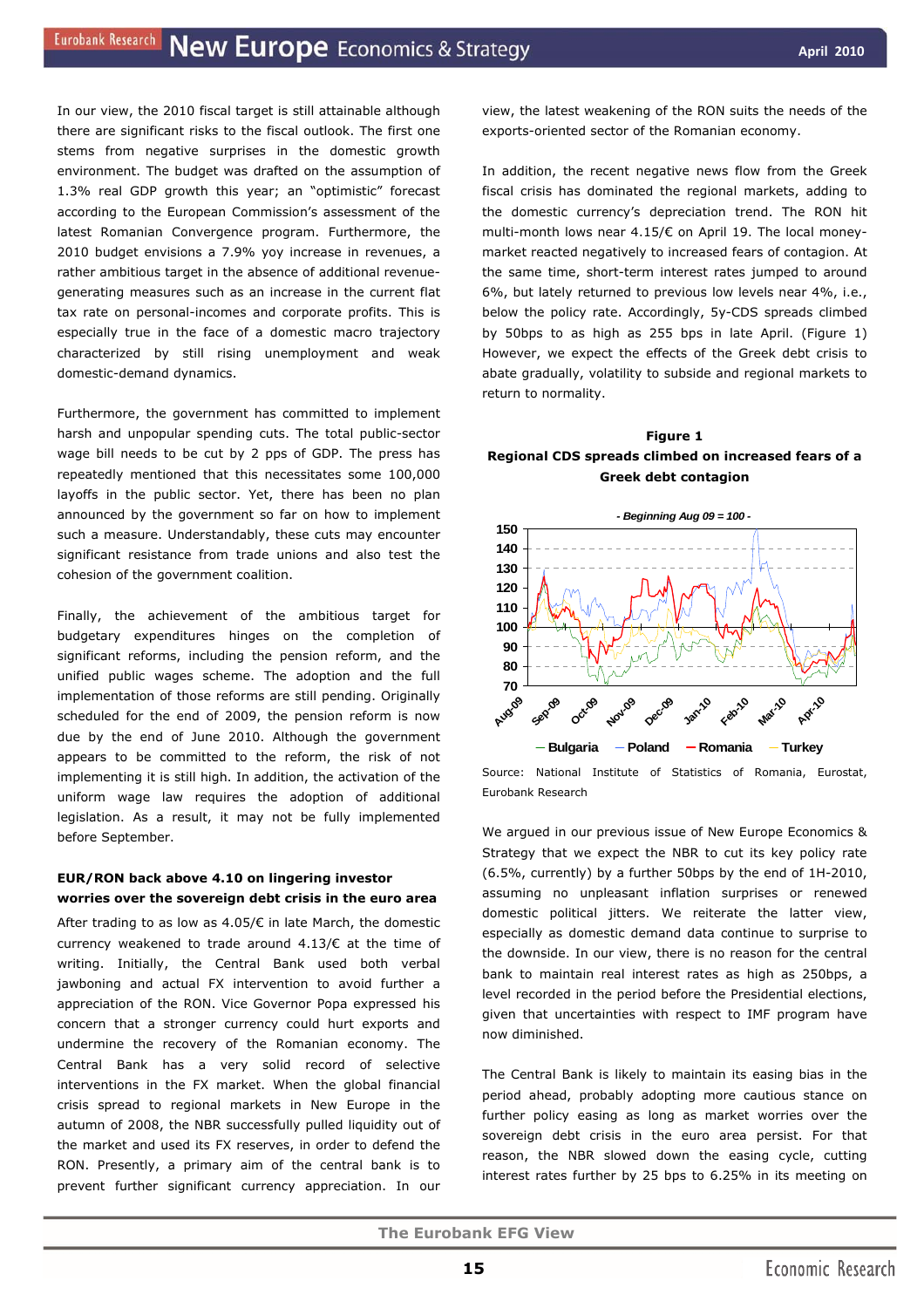May 4. In addition, the Central Bank decided to keep unchanged the minimum reserve requirement ratio for both FX and RON denominated liabilities of credit institutions. With respect to the RON, we think that it will continue to fluctuate within the 4.00-4.20/ $\epsilon$  range for the greater part of the year. Looking further ahead, we believe that RON still has the potential to appreciate on improved sentiment towards the domestic economy and Romanian assets, yet Central Bank interventions will most probably prevent it from doing so.

#### *Written by:*

**Ioannis Gkionis Research Economist**  igkionis@eurobank.gr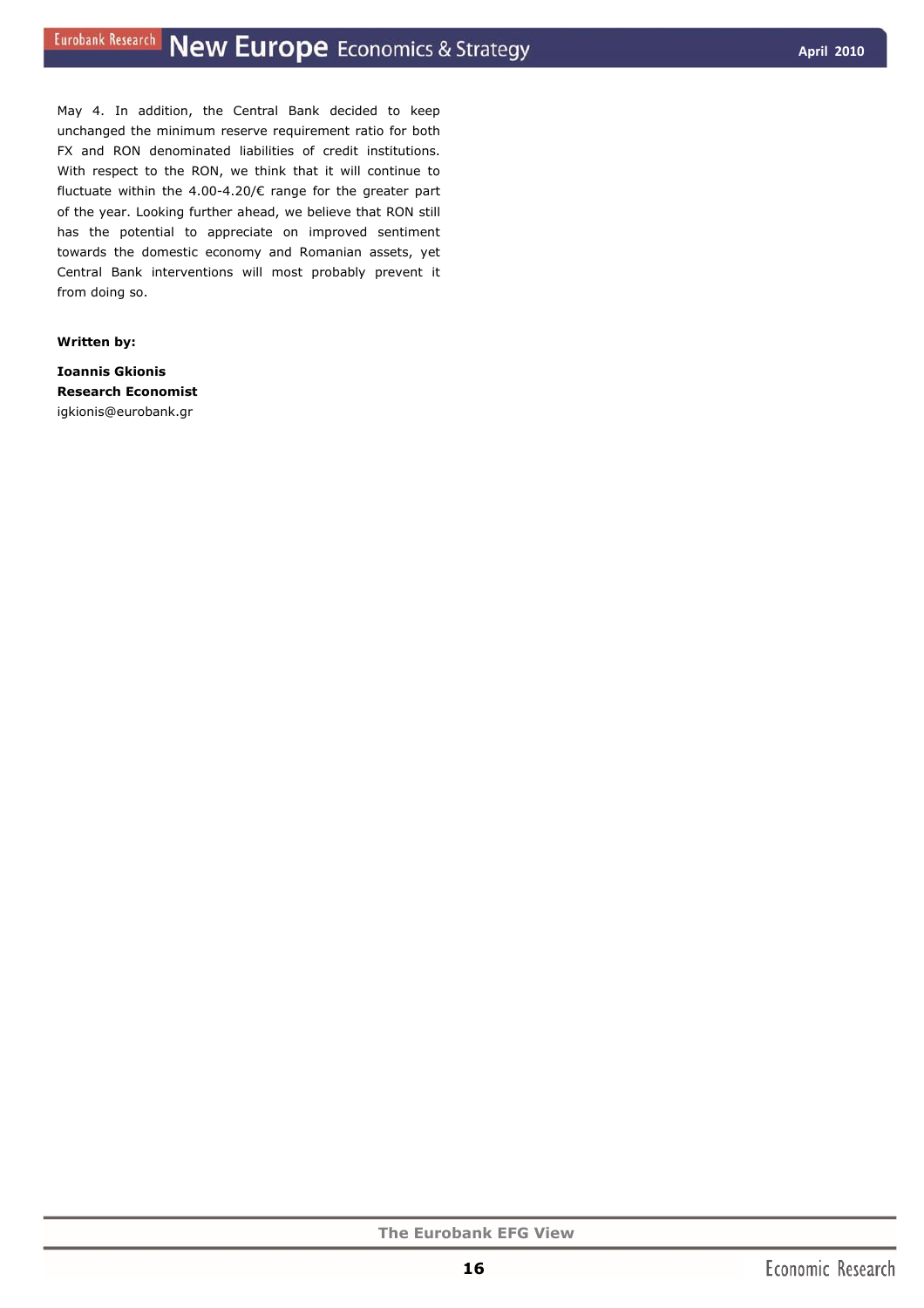#### **Recent domestic credit developments and outlook**

Conditions in the Romanian credit market continued to deteriorate, as contraction in private sector credit accelerated to -3.7% yoy in February from -3.5% yoy in January. This decrease may only partially be attributed to the appreciation of the leu: in FX-adjusted terms, credit to the private sector shrank by 0.9% yoy. The decline in credit activity can be attributed to banks' delays in lowering interest rates on household loans, despite the significant drops in central bank's policy rate, but to debtors' reluctance to borrow further.

This comes as no surprise, given the continuous deterioration of credit quality over the last eighteen months. (Table A) Non-performing loans (NPLs) climbed to 16.7% of total unadjusted loan exposure in February, and there are no signs that they have peaked yet. On the contrary, loans characterised as "substandard" increased by 11% yoy (although they fell slightly by 0.9% mom). Note that, unlike usual practices, substandard loans are not classified as nonperforming in Romania. If, therefore, no dramatic changes occur, these loans are expected to become non-performing within the next few months, increasing thus the NPLs ratio. Furthermore, the composition of the NPLs portfolio has significantly worsened, with "loss" loans now constituting 77% of total NPLs.

Romanian Central Bank cut its monetary policy rate in late March for a third time this year, partly in order to encourage "a sustainable revival of lending". Its view is that bank lending rates remain high, despite the lower, inflation, the drops in the policy rate, and the improving financial soundness indicators of the credit institutions.

Nevertheless, banks may have good reasons for being thrifty. In March, the Senate passed a bill on personal bankruptcy, enabling individuals in economic hardship to reschedule loan payments, and write off up to a fourth of their debt to banks. The bill, supported by a large part of the centre-left opposition as well, is expected to be approved by the Parliament with a comfortable majority. It has, however, been criticised not only by the (mainly foreign-owned) commercial banks, but also by the central bank.

Lending to households accounts for almost half of private credit (or 40% of total domestic credit). The main concern for bankers is not the possible write-offs of overdue loans (which according to Moody's could reach up to 10% of bank capital), but rather the moral hazard issues that the new law could raise. The Romanian Banking Association warned that in case the law is enacted, the cost of credit will soar, due to the losses that banks will suffer. The impact of the new law on mortgage loans could be even greater. According to a

clause, house foreclosures may be suspended for up to two years, without accounting for the delays in courtrooms. This would increase credit risk and lower the collateral value of the houses. Housing loans amount to 12% of private credit.

Outlook seems slightly brighter for corporate lending, which has increased by 1.7% ytd. Yet the close-down of about 20,000 firms in Q1:2010, largely due to liquidity problems, is not a positive sign. If this continues, banks and firms could find themselves caught into a vicious cycle. It would seem that credit activity in Romania has not yet bottomed.

## **Table A Romania's credit outlook has been deteriorating since the crisis reached the country in Q3:2008**

| %                                                              | Sep 08 | Mar 09 | Sep 09 | <b>Dec 09</b> | Feb 10 |
|----------------------------------------------------------------|--------|--------|--------|---------------|--------|
| Private Credit Growth (yoy)                                    | 50.5   | 23.1   | 2.4    | 0.9           | $-3.7$ |
| <b>NBR Policy Rate</b>                                         | 10.25  | 10.00  | 8.00   | 8.00          | 7.00   |
| Average Interest Rate,<br>Lei-denominated Loans*               | 15.3   | 18.1   | 16.5   | 16.6          | 15.6   |
| Average Interest Rate,<br>Euro-denominated Loans*              | 8.4    | 7.4    | 6.9    | 6.8           | 6.7    |
| FX-denominated Credit/ Total<br><b>Credit (Private Sector)</b> | 56.1   | 59.0   | 59.7   | 60.1          | 60.1   |
| <b>NPLs ratio</b>                                              | 5.3    | 9.4    | 14.2   | 15.3          | 16.7   |
| <b>Provisions / NPLs</b>                                       | 46.4   | 47.9   | 42.2   | 45.9          | 46.0   |
| Leverage (Tier I) Ratio                                        | 7.1    | 6.8    | 7.0    | 7.1           | 7.4    |
| <b>Overall Capital Adequacy</b><br>(Tier II) Ratio             | 11.9   | 13.2   | 13.7   | 14.0          |        |
| <b>Total Loans/Toal Deposits</b>                               | 126.0  | 135.2  | 128.8  | 130.6         | 130.9  |

Average bank interest rate on outstanding household and *xxh;gcorporate loans* 

Source: National Bank of Romania, Eurobank Research

#### *Written by:*

**Theodoros Rapanos Junior Economic Analyst**  v-trapanos@eurobank.gr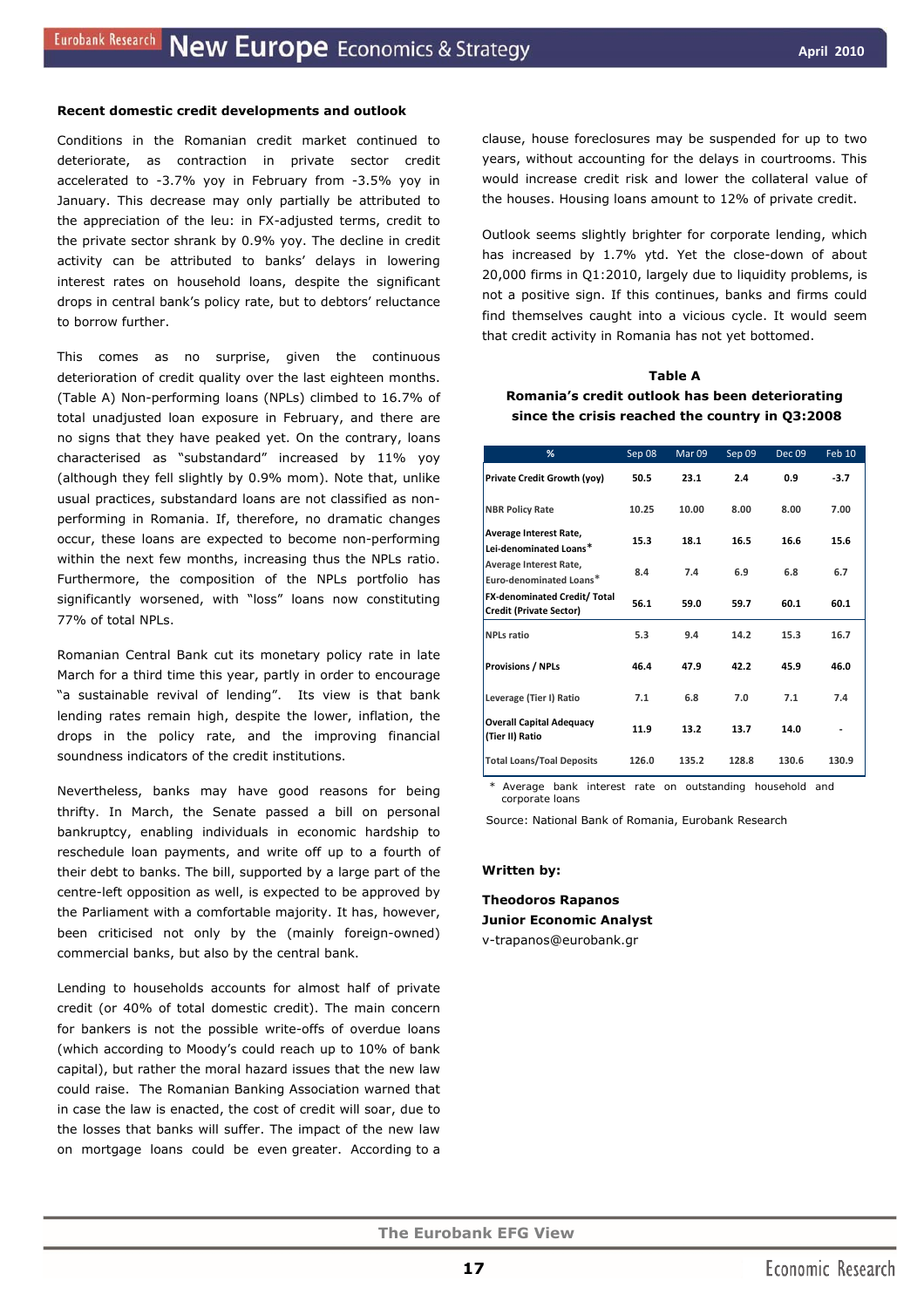#### **Serbia**

**New nomination for the Central Bank Governor post** 

- **Output contraction contained to 3% in 2009; mild recovery expected this year**
- **Structural reforms in the public sector are lagging behind, yet IMF approves disbursement of third tranche of funds under the present Stand-By Arrangement**
- **New Central Bank Governor to face difficult balancing-act of delivering more rate cuts, while maintaining stability in Dinar exchange rates.**

## **Output decline contained to 3% in 2009. Modest recovery is expected this year**

Output losses in 2009 turned out to be much lower than expected. According to the latest available data, GDP shrunk by 3% yoy in 2009 after recording positive growth of 5.5% a year earlier. The annual pace of output contraction moderated to 1.6% in Q4, from 2.3% in Q3.

The domestic economy remains heavily influenced by the performance of the non-tradable sectors. Transportation & telecommunication and financial services grew by 8.1% yoy and 3.7% yoy, respectively in Q4:2009, cumulatively contributing some 1.6 pps to overall GDP growth. On the other hand, the global financial crisis continued to exert a negative impact on sectors such as hotels & restaurants (-16.6% yoy), construction (-19.6% yoy) and wholesale & retail trade (-10.9%). Manufacturing showed some improvement in Q4, contracting by 6.9% yoy, after recording double-digit negative growth in the previous quarters. Agriculture had a minor, yet still positive, contribution in Q4 (0.3%).





Source: National Statistics, Eurobank Research

| Serbia: Eurobank EFG Forecasts            |         |         |        |        |  |  |  |
|-------------------------------------------|---------|---------|--------|--------|--|--|--|
|                                           | 2007    | 2008    | 2009   | 2010f  |  |  |  |
| Real GDP (yoy%)                           | 6.9     | 5.5     | $-3.0$ | 1.5    |  |  |  |
| Inflation (yoy%)                          |         |         |        |        |  |  |  |
| CPI (annual average)                      | 6.0     | 12.5    | 8.2    | 5.0    |  |  |  |
| CPI (end of period)                       | 11.0    | 8.6     | 6.6    | 5.5    |  |  |  |
| <b>Fiscal Accounts (%GDP)</b>             |         |         |        |        |  |  |  |
| General Government Balance                | $-1.9$  | $-2.6$  | $-4.2$ | $-4.0$ |  |  |  |
| Gross Public Debt                         | 29.4    | 25.6    | 31.3   | 37.0   |  |  |  |
| Labor Statistics (%)                      |         |         |        |        |  |  |  |
| Unemployment Rate (% of labor force, ILO) | 18.8    | 14.7    | 16.1   | 18.5   |  |  |  |
| Wage Growth (total economy)               | 22.0    | 17.9    | $-3.3$ | 2.0    |  |  |  |
| <b>External Accounts</b>                  |         |         |        |        |  |  |  |
| Current Account (% GDP)                   | $-15.6$ | $-17.1$ | $-5.7$ | $-8.5$ |  |  |  |
| Net FDI (EUR bn)                          | 1.8     | 1.8     | 1.4    | 1.5    |  |  |  |
| FDI / Current Account (%)                 | 39.5    | 30.0    | 78.7   | 55.0   |  |  |  |
| FX Reserves (EUR bn)                      | 9.6     | 8.2     | 10.6   | 9.5    |  |  |  |
| <b>Domestic Credit</b>                    | 2007    | 2008    | 03 09  | 04 09  |  |  |  |
| Total Credit (%GDP)                       | 35.4    | 41.0    | 46.2   | 48.7   |  |  |  |
| Credit to Enterprises (%GDP)              | 21.5    | 25.8    | 28.5   | 29.4   |  |  |  |
| Credit to Households (%GDP)               | 12.9    | 13.9    | 14.0   | 14.5   |  |  |  |
| Private Sector Credit (yoy)               | 40.2    | 34.9    | 20.2   | 14.3   |  |  |  |
| Loans to Deposits (%)                     | 99.9    | 125.1   | 130.7  | 127.0  |  |  |  |
| <b>Financial Markets</b>                  | Current | ЗΜ      | 6М     | 12M    |  |  |  |
| Policy Rate                               | 8.50    | 8.00    | 7.50   | 7.50   |  |  |  |
| EUR/RSD                                   | 99.46   | 100.00  | 105.00 | 105.00 |  |  |  |

Source: National Sources, IMF, Eurobank Research

A turnaround in the domestic economy appears to have begun already, but recovery will be weak. In that direction, industry has lately shown some signs of revival. Industrial production rose by 3% yoy in the first two months of 2010, returning to a positive growth territory after a year of losses. Nevertheless, this was mainly the result of favorable base effects. In addition, the recovery is disproportionably coming from the metals sector.

We maintain our GDP growth forecast for Serbia at 1.5% yoy in 2010, much lower than potential. Domestic consumption is expected to remain weak as a result of constrained disposable incomes. Potentially, the hotly-debated unfreezing of wages and pensions could add some stimulus to growth, but this effect may prove short-lived. On the positive side, investments and net exports are expected to have a significant positive contribution to overall growth this year. The completion of large privatization items (*e.g.* the award of the second license for fixed telephony) and the implementation of large infrastructure projects (*e.g.* Corridor X motorway) should favor investment spending in the period ahead. Moreover, the resumption of capital and trade flows (exports recovered by 4.2% yoy in January) should continue to support net exports, though the latter may not contribute to growth as much as it did in 2009, because base effects from imports will kick in.

## **Structural reforms in the public sector are lagging behind**

The IMF Board approved in late March the disbursement of the third tranche of funds (€360m) to Serbia, under the existing Stand-By Arrangement. Serbia has made use of only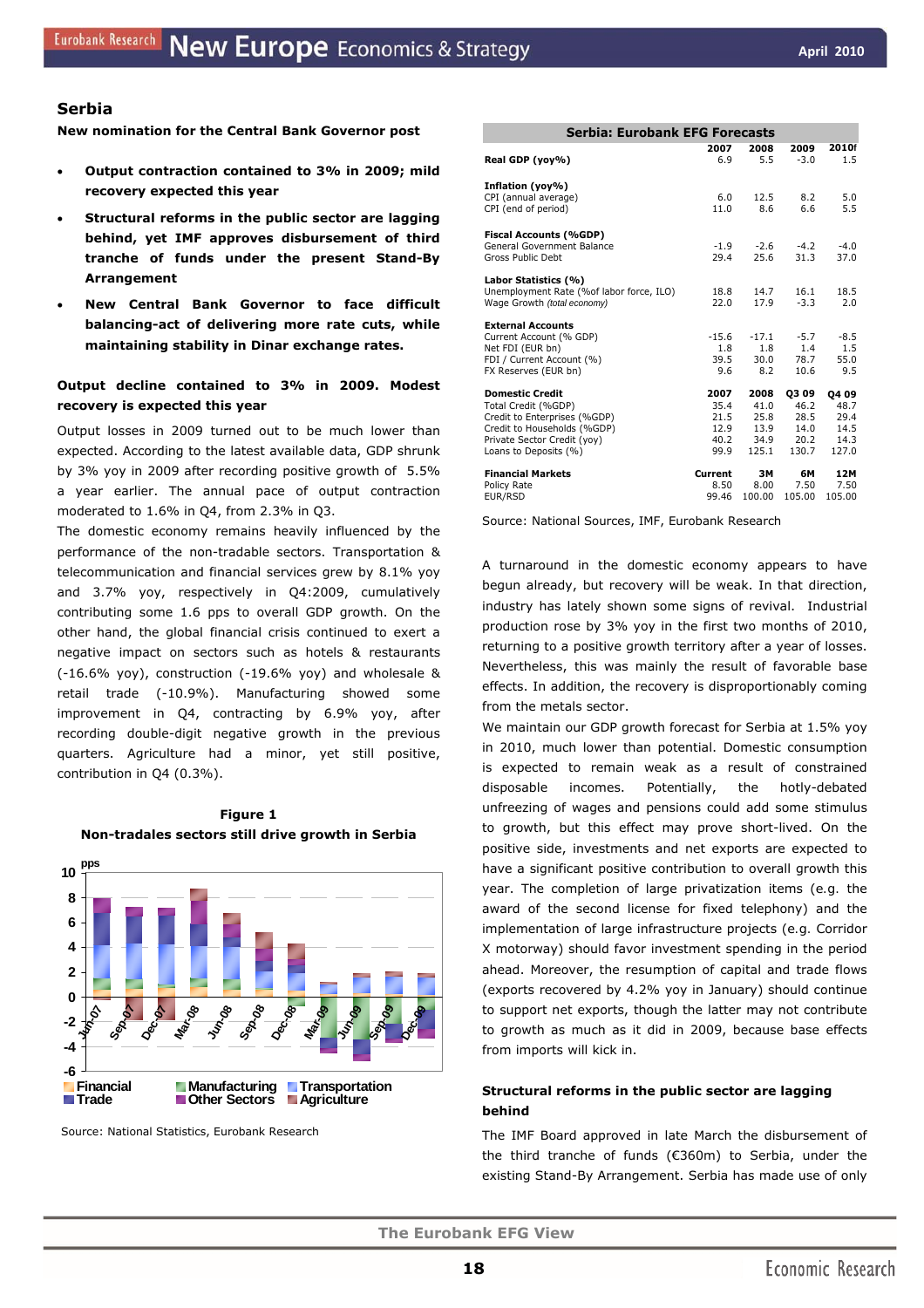half of this amount, which brings the overall amount of funds disbursed so far to €1.3bn out of a total of €2.9bn available under the Fund's present lending facility. In its latest review, the Fund assessed that Serbia performed well on its economic program, meeting all quantitative targets. However, fiscal adjustment in 2009 was largely the result of ad hoc measures which need to be replaced by more permanent spending cuts in the government-run sectors of education, health, and central administration. More also need to be done with respect to the planned pension system reform and the adoption of the fiscal responsibility law.

The accomplishment of the fiscal target (4.5% of GDP) in 2009 was mainly on the back of extra savings generated from slashing capital expenditure to a half of what was originally planned. In our view, meeting the 4% of GDP (revised) deficit target for this year will require a harder effort by the government to cut costs, restructure the public sector and achieve fiscal consolidation. The government has pledged to slash public-sector employment, particularly at the local government level, proceed with the pension reform and also freeze wages and pensions. Yet, progress on fiscal reforms has been rather limited thus far. To complicate things further, voices have lately increased within the coalition government to unfreeze wages and pensions. We anticipate the latter issue to become a contentious debate topic in the near-future, potentially increasing frictions with the IMF.

## **Government nominates new candidate for the Central Bank Governor post.**

The coalition government reached a consensus to nominate the current Chairman of the NBS Council, Dejan Soskic, for the Central Bank Governor Post. The nomination came as a compromise between the main coalition partners, the Democratic Party and the G17Plus. The procedure for the appointment may last for up to three months. The nomination will be officially made by the finance committee and will be subject to parliamentary approval. A number of government officials have tried to reassure markets lately that the appointment of a new Central bank Governor will not produce any shift in the present policy framework. In any case, the latter is constrained, to a certain degree, by the IMF programme´s conditionalities.

The former NBS Governor, Radovan Jelasic, resigned unexpectedly on March 23<sup>rd</sup> on personal reasons. Nevertheless, there has been wide speculation over the reasons that led him to resign. Mr. Jelasic had a good working relation with the current government for a long time. Yet, it is widely believed that he resigned under political pressures to cut interest rates more aggressively in order to prop up lending and economic activity. Following his

resignation, the Central Bank cut interest rates twice by 100 bps in less than a month (late March-early April).

It is also known that that the former Governor disagreed openly with the government initiatives on consumer lending. The Ministry of Economy plans to spend RSD 1.5bn on subsidies for commercial banks to provide a total of RSD 30 bn in consumer loans. The subsidized loans can be utilized to purchase domestic goods with the aim to boost economic activity. The outgoing governor argued many times in the past that fiscal stimulus ought to be channeled towards public investment instead of current consumption. This disagreement was on the basis that, boosting consumer demand does not bode well with the new export-oriented growth paradigm the Serbian economy needs to follow. The fact that his resignation was handed in at the very same day of the announcement of the plan may well be an illustration of that disagreement.

## **Will the appointment of a new Central Bank Governor signal a change in monetary policy stance?**

In our view, Mr Jelasic's resignation may have significant implications of how foreign investors view the credibility of NBS´s monetary policy stance. Serbia will be losing a Governor who developed a very positive profile abroad. He managed in the past to establish himself as one of the anchors of credibility in terms of economic policy in the country. During his tenure, which coincided with the first transition period of the post-Milosevic area, the Central Bank became one of the most reliable institutions in the country. As one of the strongest advocates of the IMF programme, Mr. Jelasic led the Central Bank through the turbulent times of the international financial crisis.

Yet, the appointment of the new Governor will not necessarily bring a drastic change in the direction of domestic monetary policy. Shortly after the Central Bank last cut its key policy rate (by 50bps to 8.5% on April  $8<sup>th</sup> 2010$ ), Mr. Jelasic's successor signaled some further room for monetary policy easing. Nevertheless, he stressed the need for additional measures to ensure that extra liquidity is channeled to the real economy. In addition, he supported lowering reserve requirements further in an attempt to boost bank lending. Overall, the new Governor appears to place greater emphasis on domestic economic growth than his predecessor.

We believe that the new NBS Governor will be faced with a difficult balancing act in the period ahead. He will need to support the domestic economy via additional interest rate cuts, but, at the same time, contain inflation pressures and maintain currency stability. The Central Bank received a lot of domestic criticism for the recent depreciation of the Dinar.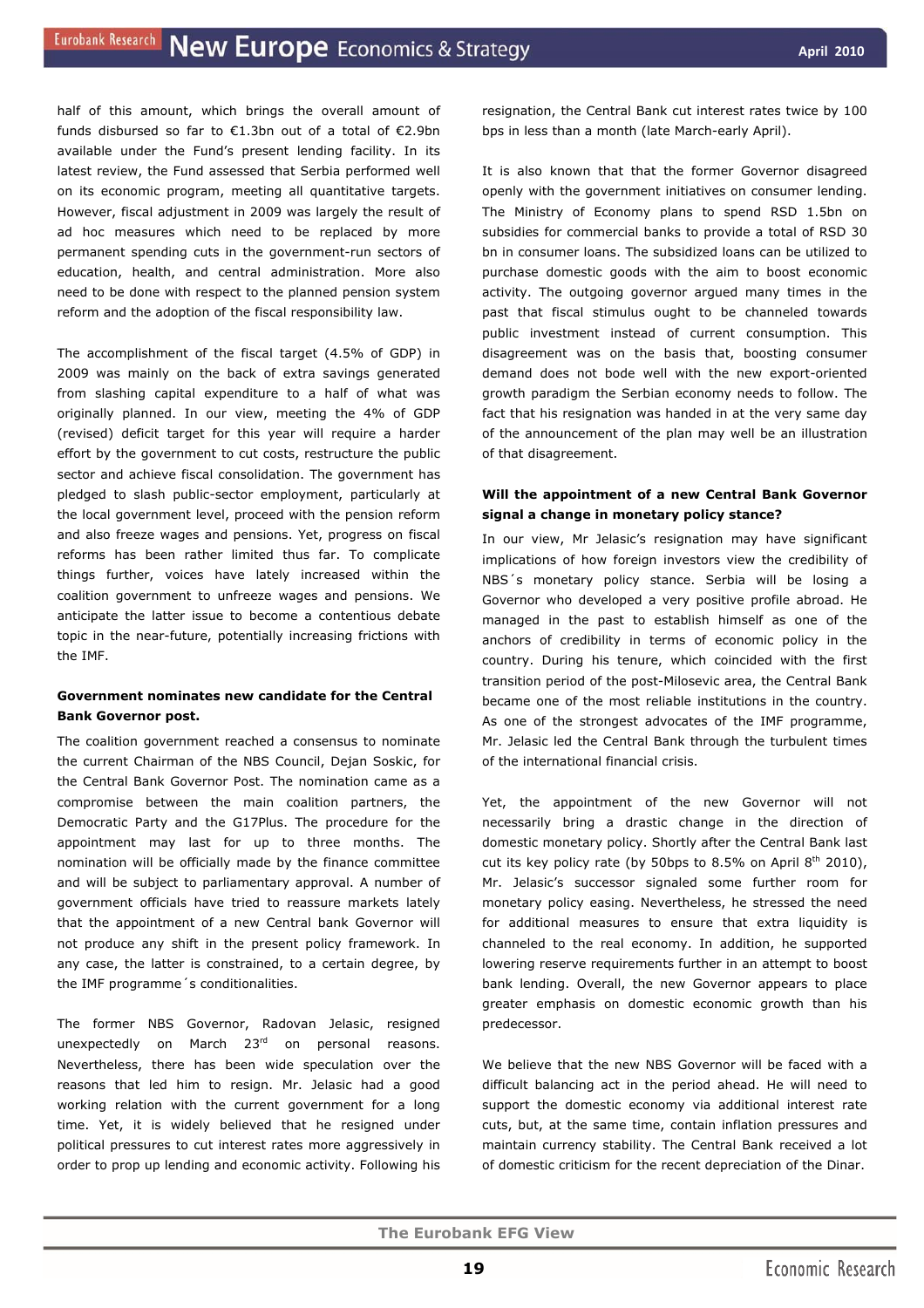Earlier this year, the Dinar slided close to an all time low of 100/€ from levels around 92-93/€ in last autumn *(the domestic currency stood around 99.47/€ at the time of the writing).* Back then, the press criticized the former Governor for not using the Bank's FX reserves more actively to defend the currency. Increased depreciation pressure on Dinar forced the Central Bank to spend already €620 mn during the first four months of 2010 out of a comfortable, yet declining, pool of FX reserves (€10.4bn in March).

Maintaining the Dinar stable will be a contentious and critical issue for the rest of the year. The new governor will have to strive to maintain confidence in the local currency, which is presently a key focus of market attention. Euroization in the domestic economy continues to be very high by regional standards, for a number of deep-rooted historic reasons. The phenomenon is dated back at the early 90s when the civil war in former Yugoslavia led to hyperinflation. The present high degree of Euroization diminishes the efficacy and efficiency of monetary policy. In addition, it entails important FX-related macro prudential risks. The present outstanding amount of FX-linked loans (84%) of total loans (RSD 1278bn in 2009) is partially matched, but not yet fully covered, by domestic FX-denominated deposits. Those represented (75%) of total deposits (RSD 1301bn in 2009).

*Written by:* 

**Ioannis Gkionis Research Economist**  igkionis@eurobank.gr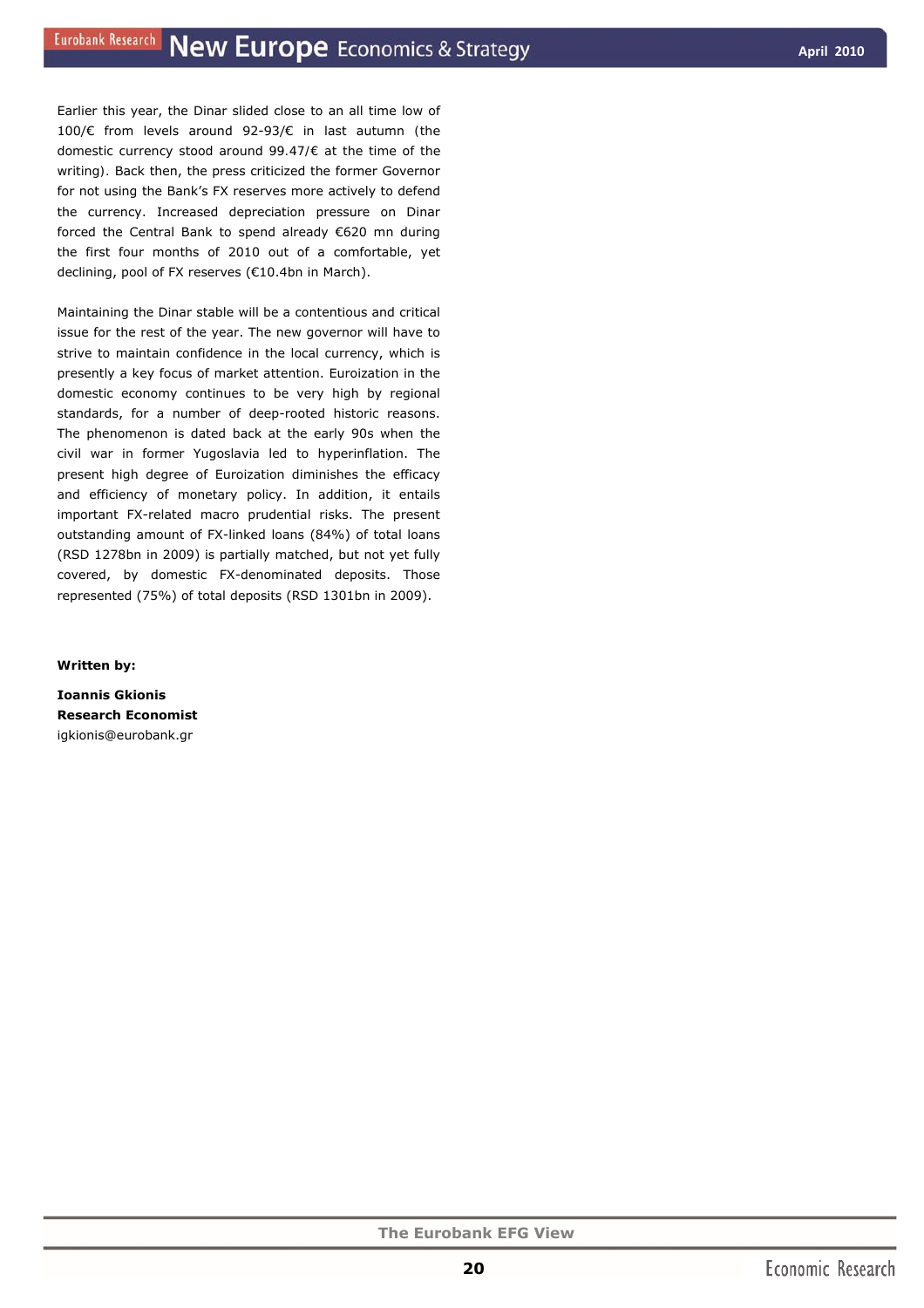#### **Recent domestic credit developments and outlook**

The outlook of the domestic credit market in Serbia remained pretty stable over the last month. Total credit resumed its upward trend, increasing by 23.1% yoy in February. A significant part of this increase can be ascribed to the expansion in general government borrowing, which has more than tripled over the last year. Nevertheless, private credit growth remained high by regional standards, increasing by 13.6% yoy. Even with the depreciation of the dinar accounted for, this figure remains above 8%. We do not believe that a reversal in this trend is very likely in the near future, rather the opposite: The relaxing of the regulations on banks' reserve requirements by Serbia's central bank last month, and its intention to lower them further, adds to the credit growth dynamics.

Deposits continued to grow as well. In February, deposits of the private sector increased by 17.2% yoy on FX adjusted terms. This is significantly higher compared to zero growth recorded last February.

The resilience of bank lending in Serbia may be explained in part by the following factors:

First, Serbia's credit market had been underdeveloped the past years (and probably still is) compared to the markets of other economies in the region. Total outstanding credit in Serbia did not exceed 41% of GDP by the end of 2008 (up from 35% in 2007), quite low even compared to other countries in the Western Balkans. (see Figure 2)



**Figure 2** 

 Source: National Central Banks, National Statistics, ECB, Eurobank Research

Second, Serbia's banking system has been quite robust, and its financial soundness indicators have been distinctly better than its regional peers', in part due to the very strict regulatory environment until recently. Overall capital adequacy ratio in Serbia, for example, has remained over 20% in the past years, which is quite high even by global standards. In autumn 2008, when the financial crisis hit Serbia, it stood at 21.9%, being the highest in the region, while non-performing loans were only 4.3% of total loan portfolio. Hence, banks saw room for (relatively) safe credit expansion.

Third, Serbia did not delay to seek support from the IMF in the view of the upcoming recession. Financial aid came early enough and helped the Balkan nation to weather the crisis relatively well (the decline in Serbian GDP in 2009 was 3%, one of lowest in the region). More importantly for the banking sector, the Fund stipulated conditionalities aimed at modernising the banking supervision regime, and maintaining financial stability.

Another important factor that should be kept in mind, when examining the Serbian credit market, is the traditionally high euroisation of both debt and deposits.

Note that some of the above contingencies were present in other countries as well. (For example, Romania also received IMF support, although later than Serbia; in the Turkish credit market there is still room for further growth; Bulgaria's NPLs ratio is among the lowest in the region.) In conclusion, the good performance of credit activity in Serbia can be attributed more to the combination of these conditions, rather than to each one per se.

#### *Written by:*

**Theodoros Rapanos Junior Economic Analyst**  v-trapanos@eurobank.gr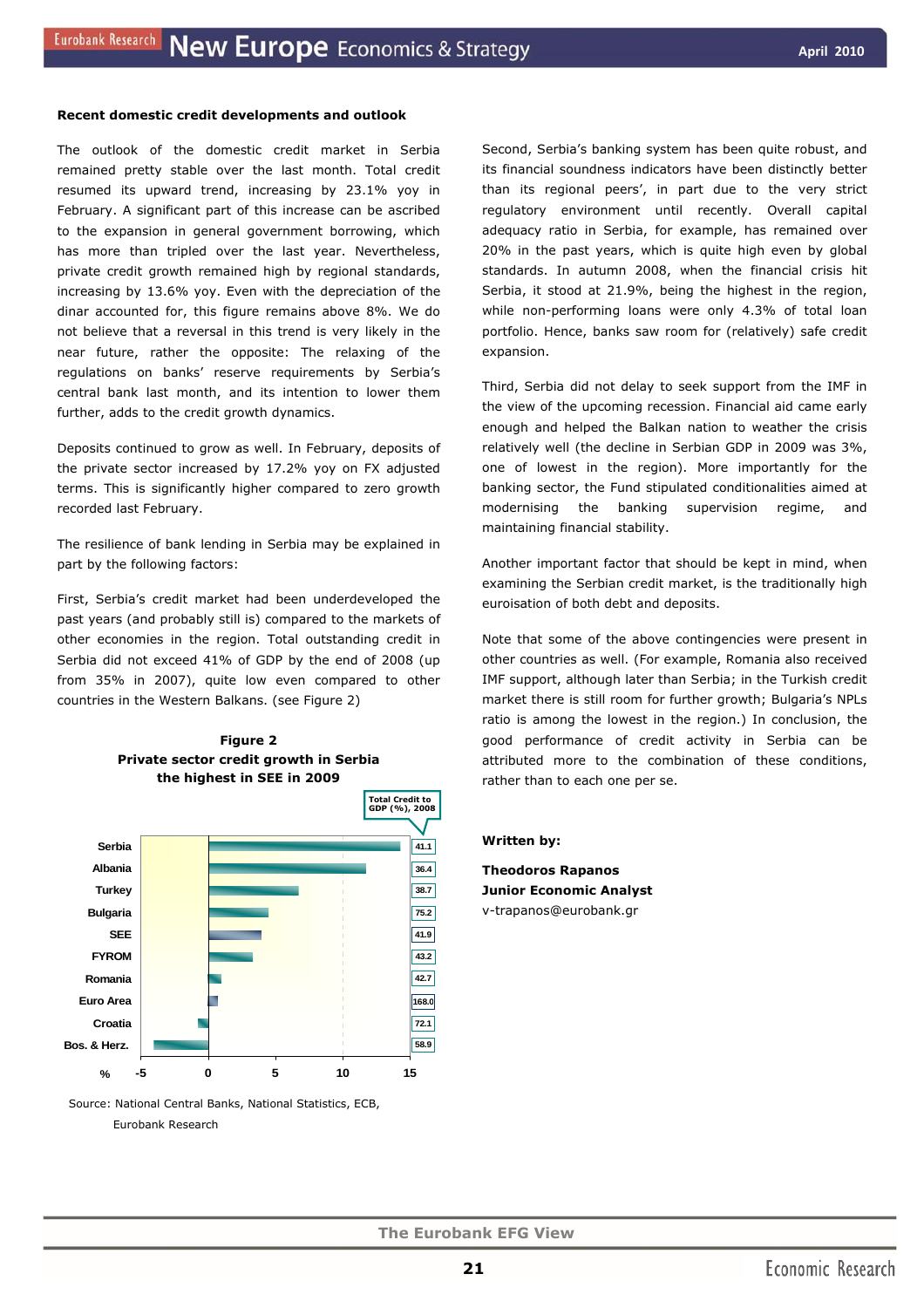## **Turkey**

**Strong rebound in domestic economy expected in 2010** 

- **Economic activity staged a surprisingly strong rebound in Q4:2010, bringing the 2009 annual rate of contraction to -4.7%**
- **Inflation outlook deteriorates and the CBRT is expected to start hiking rates in Q4 :2010**
- **Government evidently committed to fiscal consolidation, but risks lie ahead.**

## **Economic activity staged a surprisingly strong rebound in Q4**

Domestic economic activity staged a strong rebound of 6.0%yoy in Q4:2009, reversing an 8.1%yoy contraction in the prior three quarters. The breakdown revealed strong gains in private spending (+4.7% yoy) and government consumption (+17.9% yoy), which along with higher inventories contributed cumulatively 8.1ppts to last year's GDP growth. Also depicting the recent improvement in domestic demand, the contribution of net exports became a drag for the first time since Q1: 2008, with a 10.5%yoy jump in imports' growth outpacing a 6.4%yoy rise in exports. On a less positive note, investment activity continued to deteriorate in Q4, albeit at a slower pace relative to the prior quarters (-4.7% yoy in Q4 vs.-19.2% yoy in the whole of 2009). Investments subtracting some 2.1ppts from GDP growth in Q4:2009. From the production side, significant improvements in wholesale and retail trade as well as manufacturing led the rebound, while a timid recovery was recorded in the transportation sector. For the year 2009 as a whole, GDP contracted by 4.7% yoy, official expectations for a deeper *(i.e., 6.0%yoy)* contraction.

## **High-frequency macro indicators suggest rebound is likely to prove sustainable**

Recent macroeconomic data signals that the economic recovery will continue throughout this year. Namely, capacity utilization, which has remained in depressed levels for many months, bounced in April to reach its highest level since October 2008. Industrial production growth spiked to 18%yoy in February, posting a double-digit gain for the third consecutive month. Industrial output contracted considerably in August 2008-September 2009. The manufacturing confidence index surged to a 3-year high in April, remaining for the fourth month running above the 100-point threshold, which separates optimism from pessimism. Adding to evidence that the sector remains in expansionary territory, March's PMI manufacturing data revealed expansion for the  $11<sup>th</sup>$  consecutive month. In yet another sign of a sustainable rebound in the domestic economy, vehicle production in Turkey soared by 69% yoy

| <b>Turkey: Eurobank EFG Forecasts</b>                      |              |               |                  |              |  |  |  |
|------------------------------------------------------------|--------------|---------------|------------------|--------------|--|--|--|
|                                                            | 2007         | 2008          | 2009             | 2010f        |  |  |  |
| Real GDP (yoy%)<br>Private Consumption                     | 4.7<br>5.5   | 0.7<br>$-0.3$ | $-4.7$<br>$-4.0$ | 5.0<br>2.5   |  |  |  |
| Govern. Consumption                                        | 6.5          | 1.7           | 2.0              | 1.0          |  |  |  |
| Gross Capital Formation                                    | 5.8          | $-6.2$        | $-21.5$          | 1.0          |  |  |  |
| Exports                                                    | 7.3          | 2.7           | $-7.0$           | 16.0         |  |  |  |
| Imports                                                    | 10.7         | $-4.1$        | $-18.5$          | 18.5         |  |  |  |
| Inflation (yoy%)                                           |              |               |                  |              |  |  |  |
| CPI (annual average)                                       | 8.8          | 10.4          | 6.3              | 9.4          |  |  |  |
| CPI (end of period)                                        | 8.4          | 10.1          | 6.5              | 8.7          |  |  |  |
| <b>Fiscal Accounts (%GDP)</b>                              |              |               |                  |              |  |  |  |
| General Government Balance                                 | $-1.2$       | $-1.8$        | $-5.5$           | $-4.5$       |  |  |  |
| Gross Public Debt                                          | 39.4         | 39.5          | 47.0             | 49.0         |  |  |  |
| Primary Balance                                            | 3.0          | 1.7           | $-2.1$           | $-0.3$       |  |  |  |
| Labor Statistics (%)                                       |              |               |                  |              |  |  |  |
| Unemployment Rate (%of labor force)                        | 10.6         | 13.6          | 13.5             | 12.0         |  |  |  |
| <b>External Accounts</b>                                   |              |               |                  |              |  |  |  |
| Current Account (% GDP)                                    | $-5.9$       | $-5.7$        | $-2.2$           | $-3.5$       |  |  |  |
| Net FDI (USD)                                              | 19.9         | 15.8          | 6.1              | 8.5          |  |  |  |
| FDI / Current Account<br>FX Reserves (USDbn)               | 52.2<br>73.3 | 37.8<br>71.0  | 44.1<br>69.0     | 35.0<br>70.0 |  |  |  |
|                                                            |              |               |                  |              |  |  |  |
| <b>Domestic Credit</b>                                     | 2007         | 2008          | <b>Q309</b>      | Q4 09        |  |  |  |
| Total Credit (%GDP)                                        | 28.0         | 31.0          | 33.0             | 35.0         |  |  |  |
| Credit Private Sector (%GDP)<br>FX Credit/Total Credit (%) | 27.0<br>11.5 | 30.0<br>13.2  | 32.0<br>14.0     | 33.0<br>14.9 |  |  |  |
| Private Sector Credit (%yoy)                               | 27.7         | 22.9          | 2.8              | 11.3         |  |  |  |
| Loans to Deposits (%)                                      | 81.0         | 82.4          | 79.5             | 78.7         |  |  |  |
| <b>Financial Markets</b>                                   | Current      | 3M            | 6M               | 12M          |  |  |  |
| Policy Rate                                                | 6.50         | 6.50          | 6.50             | 8.00         |  |  |  |
| USD/TRY                                                    | 1.48         | 1.50          | 1.55             | 1.50         |  |  |  |

Source: National Sources, Eurostat, IMF, Eurobank Research

in March, pushing the January-March rate of increase to 81%yoy. A significant revival is also being observed in the tourism sector which normally accounts for ca 3% of Turkey's GDP. In detail, the number of foreign visitors to Turkey jumped 17.13% yoy in March pushing the Q1 2010 print 11.19% yoy higher. The latter followed a mere 2.8% yoy rise in 2009. Domestic consumption also appears to be on the mend, with consumer sentiment indicators and credit extended to households having embarked on an uptrend in recent months. Even so, unemployment remains not far off record highs hit late last year, suggesting that the rebound in consumption is likely to prove slow and gradual.

## **2010 GDP growth likely to outperform earlier expectations**

Economic activity is likely to pick up further in the quarters ahead, being primarily driven by base effects and the adjustment in inventories. Domestic consumption and investments are also likely to improve. A rebound in goods exports and tourism is also likely to provide support, although we expect net exports' contribution to remain negative in the coming months as domestic demand recovers. Meanwhile, fiscal spending is likely to be reduced in 2010 as the government strives to contain its finances after a deep recession last year. Along these lines, we continue to expect GDP growth of 5% yoy in 2010 which still remains a tad above a 4.7% consensus forecast. That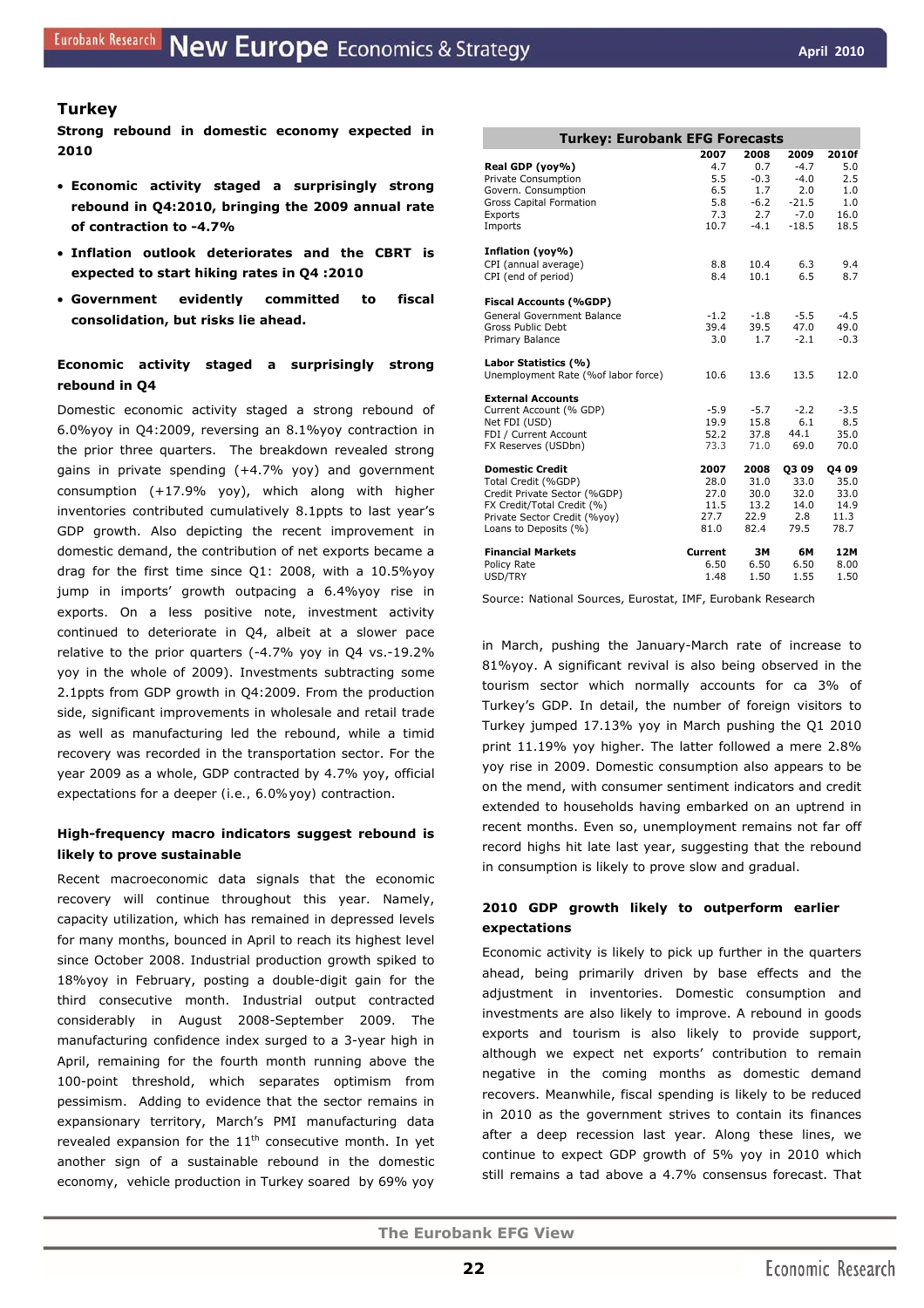said, we would not be surprised to see the latter eventually converge with, or even exceed, our own forecast in the near future.

#### **Inflation outlook worsening**

Consumer inflation eased to 9.56% yoy in March after peaking at a 16-month high of 10.13% yoy in February. In fact, March marks the first month of lower headline CPI since October, when inflation stood at a 40-year trough (5.08% yoy). Since then, consumer inflation has embarked on an uptrend due to unfavorable base effects, higher food prices and regulated price hikes. At first glance, March's data could be seen as favorable. However, a rise in core indices and PPI that month, suggests that the increase in underline price pressures may also be attributed to a bounce in domestic demand and not solely temporary factors, as it was previously thought. Signaling rising input costs, PPI rose 1.94%mom in March for an annual rate of increase of 8.58%, vs. 6.82% yoy a month earlier, while the core CPI sub-index I, which is closely monitored by the CBRT and excludes food, energy, alcoholic and nonalcoholic beverages and tobacco products and gold, rose to 5.41% yoy from 4.05% yoy in February.

## **Graph 1 Inflation outlook deteriorates as core CPI measures pick up**



Source: National Statistics, CBT, Eurobank Research

#### **CBRT revises 2010-2012 inflation projections higher**

Until recently, the CBRT had staunchly defended its view that the recent rise in inflation was due to one-off effects and was likely to prove temporary. However, at its latest inflation report released in late April, the Central Bank acknowledged that inflation was likely to significantly deviate from its targets this year. The reasons being a somewhat more robust-than-previously-expected rebound in domestic demand, rising food and energy prices and a higher-than-earlier anticipated impact of tax adjustments on inflation. Along these lines, assigned a 70% probability,

end-2010 CPI is now projected at a mid-point of 8.4%, well above the CBRT's 6.5% target for this year and a prior 6.9% forecast. (Eurobank EFG Research forecasts year-end inflation at 8.7% yoy). For end-2011, the CBRT expects annual CPI to ease to 5.4% (vs. 5.2% previously), a tad lower than the 5.5% target for that year, while for end-2012 CPI is seen recoiling to its target of 5.0% (vs. 4.9% before). Moreover, in its inflation report the CBRT clearly signaled its intention to gradually withdraw liquidity from the domestic market and to embark on a monetary tightening cycle as early as during the last quarter of this year**.** Earlier in April, the CBRT had issued a statement outlining a "cautious and gradual" exit from liquidity measures employed during the global financial crisis. The central bank had also unveiled, among other measures, plans to switch the key policy rate to the one-week repo rate from the overnight borrowing rate currently, but had not provided a clear timeframe for that change.

## **We continue to expect ca 150bps of cumulative rate tightening by the end of 2010**

Rising inflation pressures in tandem with a rebound in domestic economic activity pose a challenge to the CBRT. In recent years, impairments on the Central Bank's credibility had taken a severe toll on the domestic currency and markets. Until now, the CBRT's stance suggests that they are poised against hasty rate hikes that could choke the rebound in domestic economic activity. Since November 2009, the bank has kept its key policy rate at the current record low level of 6.50%, while advocating that interest rates must remain low for a long time. However, in view of rising inflation pressures against a background of unfavorable base effects, higher commodity prices, regulated price hikes and growing likelihood for second round effects, the CBRT may embark on a monetary tightening cycle sooner than in the fourth quarter of the year, which is what we previously expected (and what was indicated by the Central Bank itself at its latest inflation report). That said, we continue to expect 150bps of cumulative rate hikes by the end of the year. Risks to our forecast are on the upside and lie in the face of upward surprises in the domestic economic recovery, pockets of domestic political instability and renewed signs of fiscal slippage.

## **The government's commitment to fiscal consolidation is evident but risks lie ahead**

With regard to public finances, the government has shown a clear commitment to fiscal consolidation in recent months. And, it appears, that measures employed to contain the shortfall are actually bearing fruit. In January-March the central government budget deficit narrowed by 44%yoy to TRY 11.3bn, simultaneously posting a primary surplus of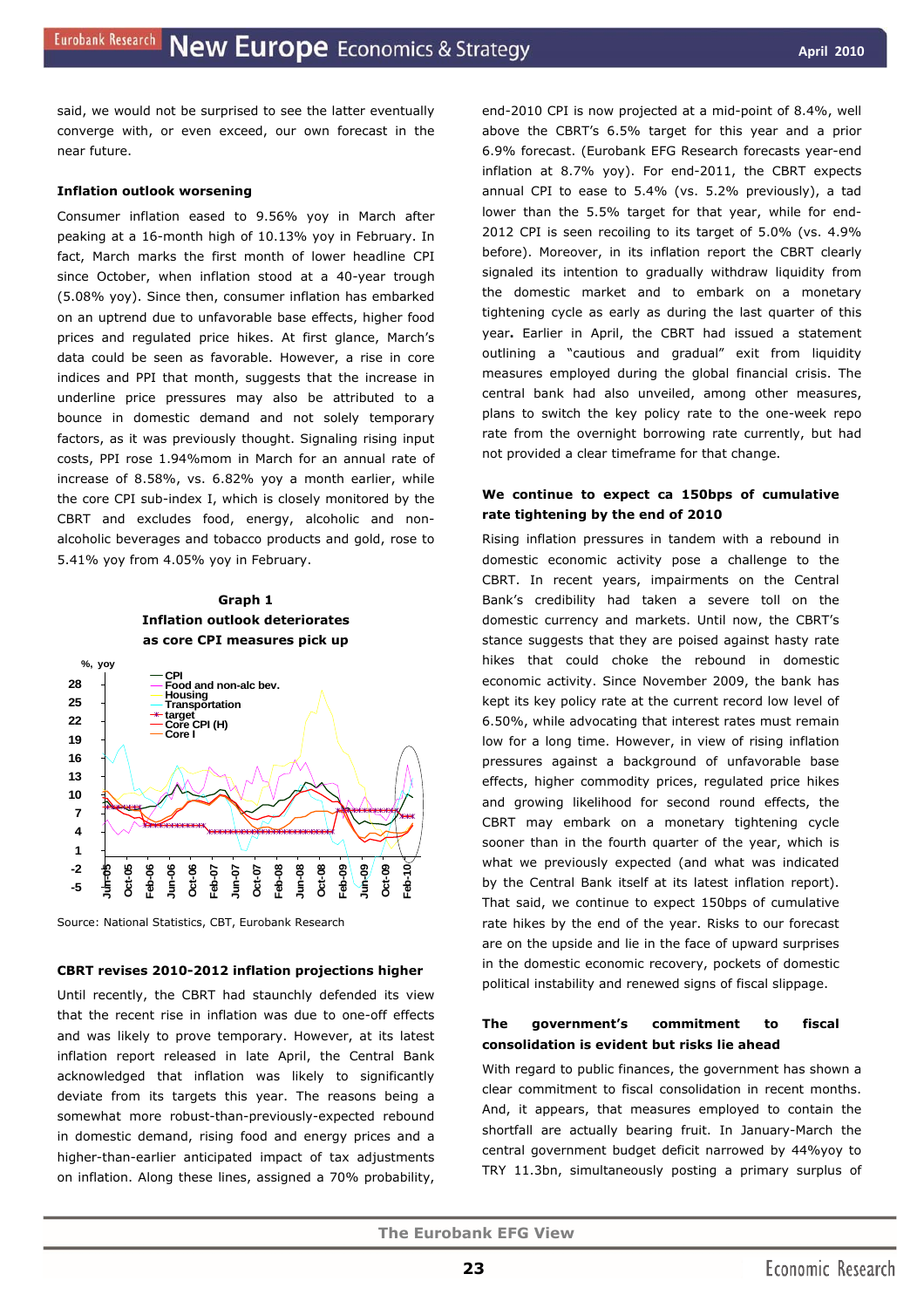TRY 3.7bn. Better-than-anticipated tax revenues (+37.5% yoy in March alone), spending obedience, a more robustthat-earlier-expected rebound in economic activity and favorable base effects are the main factors behind the improvement. In all, the data adds to hopes that the yearend deficit target of 4.9%-of-GDP will be comfortably met. If so, it will mark a 1.4ppts of GDP improvement from 2009, when a deep recession took a heavy toll on the government's coffers. Risks for a higher fiscal deficit this year lie in the face of increased spending in the run-up to the 2011 general elections. On the positive side, an outperformance of the official fiscal target could be witnessed this year, against a background of a higher-thanexpected GDP growth. Taking into account the government's fiscal performance over the last four months, and its macroeconomic assumption for GDP growth of only 3.5%yoy this year, we expect this year's deficit target to be comfortably met. It is also worth mentioning that last year, the government's 6.6%-of-GDP forecast was well outperformed by a 5.5%-of-GDP realization. At present, fiscal prudence is key for maintaining investor confidence towards Turkish assets, especially in the absence of an IMF policy-anchor. A fiscal rule is expected to be ready by this summer and to come into effect some time next year. The rule, which is expected to encompass a cyclical calculation of fiscal targets, is also seen strengthening the government's credibility on fiscal prudence.

#### **Current account deficit resumes a widening trend**

The sharp adjustment witnessed in Turkey's current account deficit against the background of a deep domestic recession seems to be waning lately. The shortfall in the 12-months-to-February 2010 shrunk by 45.8% over the same period a year earlier, amounting to USD 18.813bn. This compares with a 73%yoy contraction in the 12-months to October 2009, signaling that the pace of improvement has decelerated in recent months. According to our calculations, as a percentage of projected GDP the current account deficit widened to 2.7% in the 12-months to February 2010 from 2.2% in January-December 2009. Higher energy prices and a pick up in domestic demand are to blame**.** A further deterioration is expected in the months ahead as the economic rebound gains traction. Turkey's high dependency on commodities imports has also the potential to exert widening pressures on the deficit, which we expect to reach 3.5%-of-GDP by the end of 2010. On financing side, net foreign direct investment slid ca 66%yoy in the 12-months to February but covered nearly 30% of the current account deficit. The respective coverage ratio was 44% a year earlier**.** In spite of the annual fall in FDI the still low current account deficit makes external financing needs more manageable. Besides, as the global environment improves further portfolio and FDI inflows are likely to modestly improve in the coming months.

## **Dervis Eroglu's victory in April's presidential elections, in the breakaway enclave of northern Cyprus, raises concerns about Turkey's EU accession process**

The island of Cyprus has been divided since 1974 following a Turkish invasion. Turkish Cypriots declared independence in 1983 but have received diplomatic recognition only from Turkey, while the Greek Cypriot government is internationally accepted. Reunification negotiations have so far yielded little results. Dervis Eroglu's victory on April 18 in the breakaway enclave, raised concerns that a solution on the reunification issue is unlikely to be reached soon. If so, Turkey's EU progress is also likely to be affected. The pending reunifications issue has so far blocked Turkey's EU accession bid and Eroglu's views about Turkish Cypriot independence contrasts that of the Greek Cypriot side. While we broadly agree with the view that Eroglu's victory will not particularly facilitate the process, we do not see this as the only obstacle to Turkey's EU accession. Even though former Turkish leader Mehmet Ali Talat had a signaled strong will to reach a solution on the reunification issue, its complexity and highly-debated nature suggest that a resolution could not be reached overnight. Besides, Turkey's EU accession process has been remarkably slow in recent years. Note that out of the 35 chapters that need to be completed for a country to enter the EU block, 13 have been opened and only one has been closed.

*Written by:* 

**Galatia Phoka Emerging Markets Analyst**  gphoka@eurobank.gr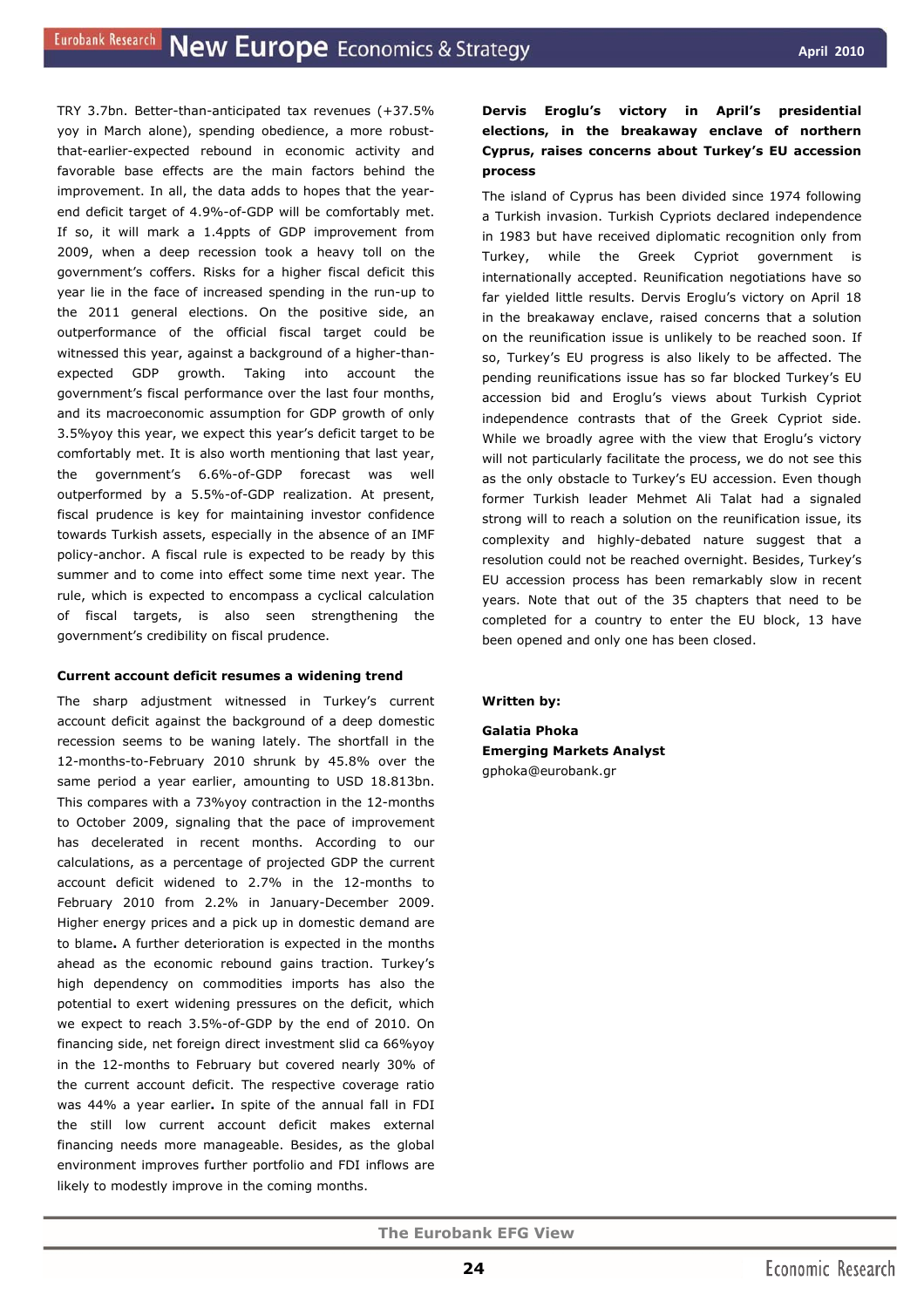## **Ukraine**

**Gas deal with Russia to help resume (and extend) existing IMF loan facility** 

- **Russia agreed to grant Ukraine a 30% discount on imported gas prices and invest \$40bn in the country. The political price paid by Ukraine is the lengthening of stay of Russian's Black Sea Fleet in the domestic territory for an additional period of 25 years**
- **Lower gas prices likely to facilitate attainability of Ukraine's 6%-of-GDP budget deficit target this year. A new \$12bn IMF loan is on its way**
- **Recent macro data have been broadly encouraging, reflecting improving conditions in the domestic economy**

#### **New government in place**

President Yanukovych managed to receive Ukrainian Court's approval to form a new coalition government, avoiding the need for early parliamentary elections. The first priority of the new government is to approve the 2010 budget, which has been delayed since last October.

## **New gas accord with Russia to help resume and extend IMF loan facility**

Gas price talks between Russian President, Dmitry Medvedev and his Ukrainian counterpart, Viktor Yanukovych, reached a positive conclusion. Russia agreed to grant Ukraine a 30% discount on imported gas price relative to the price charged to the EU market. Russia has also pledged to invest \$40bn per year in Ukraine over the next decade. In exchange, Ukraine has agreed to increase its gas imports and allow the presence of the Russian Black Sea Fleet in its territory for an additional period of 25 years.

Lower gas prices are expected to help Ukraine put its fiscal position on a more sustainable path and allow the government to end subsidies to domestic households and utilities, a key precondition the IMF has put before it resumes operation of the existing Stand-By Agreement. Since the IMF incorporates gas supplier Naftogaz's budget in its calculation of Ukraine's overall budget deficit, lower gas prices should help improve the country's overall fiscal position.

Ukraine's 2010 budget is expected to be passed by Parliament at the end of April. The government has set its fiscal deficit target for this year to 6% of GDP, in line with the IMF requirement. Although there has not been an official report on the issue yet, the IMF and Ukraine have already agreed on the main terms of a new 2 ½-year \$12bn loan facility. Ukrainian authorities anticipate the first tranche of

| <b>Ukraine: Eurobank EFG Forecasts</b> |         |        |         |        |
|----------------------------------------|---------|--------|---------|--------|
|                                        | 2007    | 2008   | 2009    | 2010f  |
| Real GDP (% yoy)                       | 7.9     | 2.3    | $-15.1$ | 2.0    |
| Private Consumption                    | 17.2    | 21.7   | $-13.5$ | 1.5    |
| Government Consumption                 | 2.5     | 29.8   | 1.8     | 0.5    |
| <b>Gross Capital Formation</b>         | 23.9    | 27.6   | $-49.0$ | 2.0    |
| Exports                                | 3.3     | 30.2   | $-16.0$ | 2.0    |
| Imports                                | 21.5    | 22.1   | $-35.0$ | 0.5    |
| Inflation (% yoy)                      |         |        |         |        |
| CPI (annual average)                   | 12.8    | 25.3   | 16.0    | 12.0   |
| CPI (end of period)                    | 16.6    | 22.3   | 12.3    | 11.0   |
| Fiscal Accounts (% GDP)                |         |        |         |        |
| General Government Balance             | $-2.0$  | $-3.2$ | $-7.2$  | $-6.0$ |
| Gross Public Debt                      | 12.9    | 19.9   | 30.0    | 35.0   |
|                                        |         |        |         |        |
| Labor Statistics (%)                   |         |        |         |        |
| Unemployment Rate (% of labor force)   | 6.9     | 6.9    | 9.7     | 9.0    |
| Wage Growth (real - private sector)    | 12.5    | 6.3    | $-10.3$ | $-5.5$ |
| <b>External Accounts</b>               |         |        |         |        |
| Current Account (% GDP)                | $-3.7$  | $-7.0$ | $-1.7$  | $-1.8$ |
| Net FDI (bn USD)                       | 7.6     | 9.9    | 4.5     | 5.0    |
| FDI / Current Account                  | 143.0   | 77.6   | 230.0   | 300.0  |
| FX Reserves (bn USD)                   | 32.5    | 31.5   | 26.5    | 25.1   |
| <b>Domestic Credit</b>                 | 2007    | 2008   | Q309    | 04 09  |
| Total Credit (% GDP)                   | 59.9    | 77.3   | 81.6    | 79.3   |
| Credit to Enterprises (% GDP)          | 36.5    | 46.7   | 51.2    | 50.7   |
| Credit to Households (% GDP)           | 22.5    | 29.5   | 28.2    | 26.4   |
| FX Credit/Total Credit (%)             | 49.9    | 59.0   | 52.8    | 50.8   |
| Private Sector Credit (% yoy)          | 74.9    | 68.5   | 23.9    | $-3.1$ |
| Loans to Deposits                      | 150.4   | 204.0  | 223.0   | 215.9  |
| <b>Financial Markets</b>               | Current | 3M     | 6M      | 12M    |
| Policy Rate                            | 10.25   | 10.25  | 10.25   | 10.25  |
| USD/UAH                                | 7.93    | 8.00   | 8.40    | 8.50   |

Source: NBU, IMF, Bloomberg, Eurobank Research

the new IMF loan to be disbursed in June. Ukraine has already received \$10.4bn under the previous \$16.5bn IMF loan which has been frozen since last November, when the previous administration failed to fulfil the IMF-required budgetary cuts.

#### **Recent domestic macro data generally encouraging**

Economic data have been more encouraging lately, reflecting improving domestic market conditions. Among others, Ukraine's industrial production expanded by 13.8% yoy in March, following a 5.6% yoy rise in the prior month. Industrial production figures have been buoyed by favourable base effects and increased competitiveness gains, thanks to the large devaluation of the domestic currency in 2008-2009. In particular, metal producers have enjoyed stronger external demand for steel. (Figure 1) Meanwhile, consumer-vigour indicators have been improving lately. The year-on-year contraction in domestic retail sales has eased to -3.1% yoy in March, from -5.4% yoy the previous month What's more, real wages have been in positive territory in the first two months of this year, as a result of nominal wage gains and abating inflation. Nevertheless, the economic recovery remains fragile and is driven by external factors, while domestic demand is improving but at a slow pace. We pencil in annual GDP growth of 2% yoy in 2010.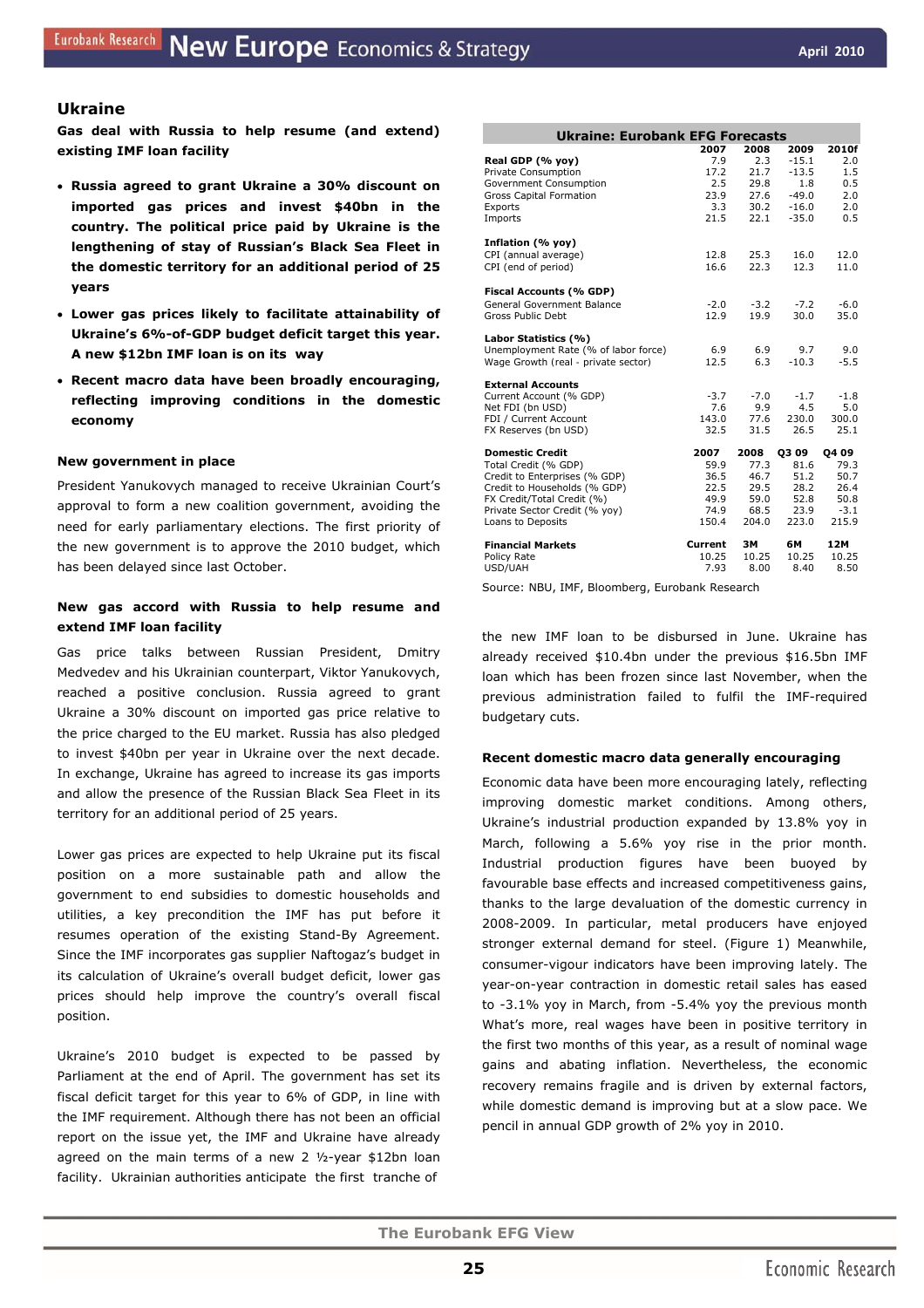

Source: National Statistics, Eurobank Research

#### **Improved Balance of Payments dynamics**

According to the national bank of Ukraine, the current account recorded a \$239mn deficit in March, compared to a broadly flat reading in the prior month. The deficit increase was driven by a higher gap in the merchandise trade balance (-\$699mn vs. -\$332mn in February). Total reserve assets covered ca 4.6 months of imports in March. Although the 30% discount on the current imported gas prices will help contain the current account deficit, we expect the latter to amount to 1.8% of GDP in 2010 (almost at the same levels as in 2009) on the back of the rebound of Ukrainian economy.

#### **Inflation developments**

Domestic inflation stood at 11% yoy in March vs. 11.5% yoy in the prior month. The recent deal on lower gas prices will have a benign effect on inflation as it reduces the need to raise gas tariffs for households and utilities. We expect inflation to average around 12% yoy in 2010.

#### **Domestic deposits growth turns into positive territory**

According to the latest available data (February 2010), total credit contracted by -1.3% yoy, mainly as a result of a -13.4% yoy decline in FX-denominated credits. Furthermore, the growth of mortgage loans turned into negative territory since the beginning of this year (-9.4% yoy in February vs. -6% yoy in January 2010). On a more positive note, domestic deposits grew by 1.2% yoy in February, following many months of negative growth. (Figure 2) What is still worrisome though is the rising trend of non-performing loans. The NPLs ratio stood at 9.9% in February 2010 compared to 3.1% the same month last year.

**Figure 2 Total deposit growth has turned positive** 



Source: National Bank of Ukraine, Eurobank Research

#### *Written by:*

**Dr Stella Kanellopoulou Research Economist**  skanellopoulou@eurobank.gr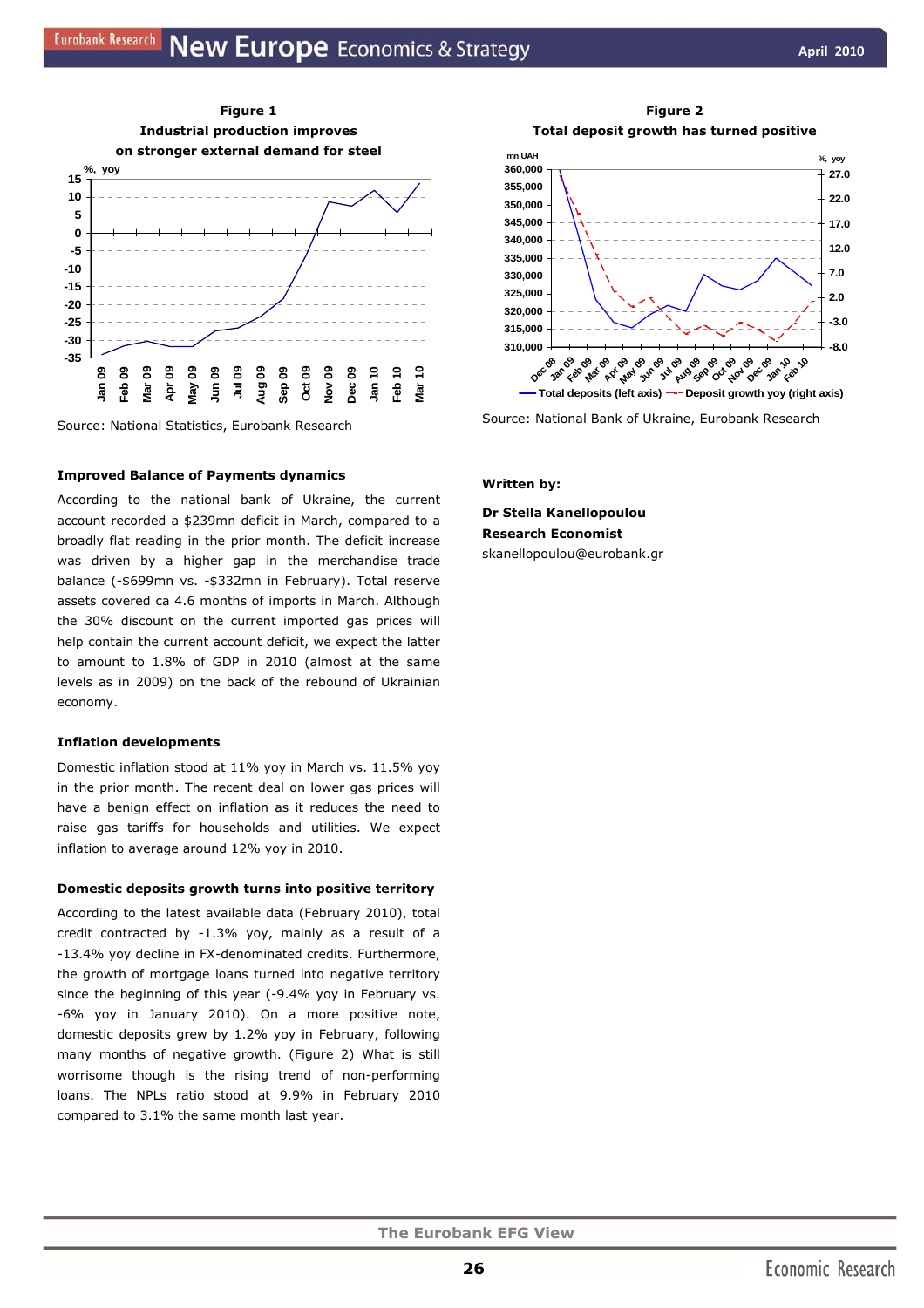#### **Disclaimer**

This report has been issued by EFG Eurobank Ergasias S.A. (Eurobank EFG), and may not be reproduced or publicized in any manner. The information contained and the opinions expressed herein are for informative purposes only and they do not constitute a solicitation to buy or sell any securities or effect any other investment. EFG Eurobank Ergasias S.A. (Eurobank EFG), as well as its directors, officers and employees may perform for their own account, for clients or third party persons, investments concurrent or opposed to the opinions expressed in the report. This report is based on information obtained from sources believed to be reliable and all due diligence has been taken for its process. However, the data have not been verified by EFG Eurobank Ergasias S.A. (Eurobank EFG), and no warranty expressed or implicit is made as to their accuracy, completeness, or timeliness. All opinions and estimates are valid as of the date of the report and remain subject to change without notice. Investment decisions must be made upon investor's individual judgement and based on own information and evaluation of undertaken risk. The investments mentioned or suggested in the report may not be suitable for certain investors depending on their investment objectives and financial condition. The aforesaid brief statements do not describe comprehensively the risks and other significant aspects relating to an investment choice. EFG Eurobank Ergasias S.A. (Eurobank EFG), as well as its directors, officers and employees accept no liability for any loss or damage, direct or indirect, that may occur from the use of this report.